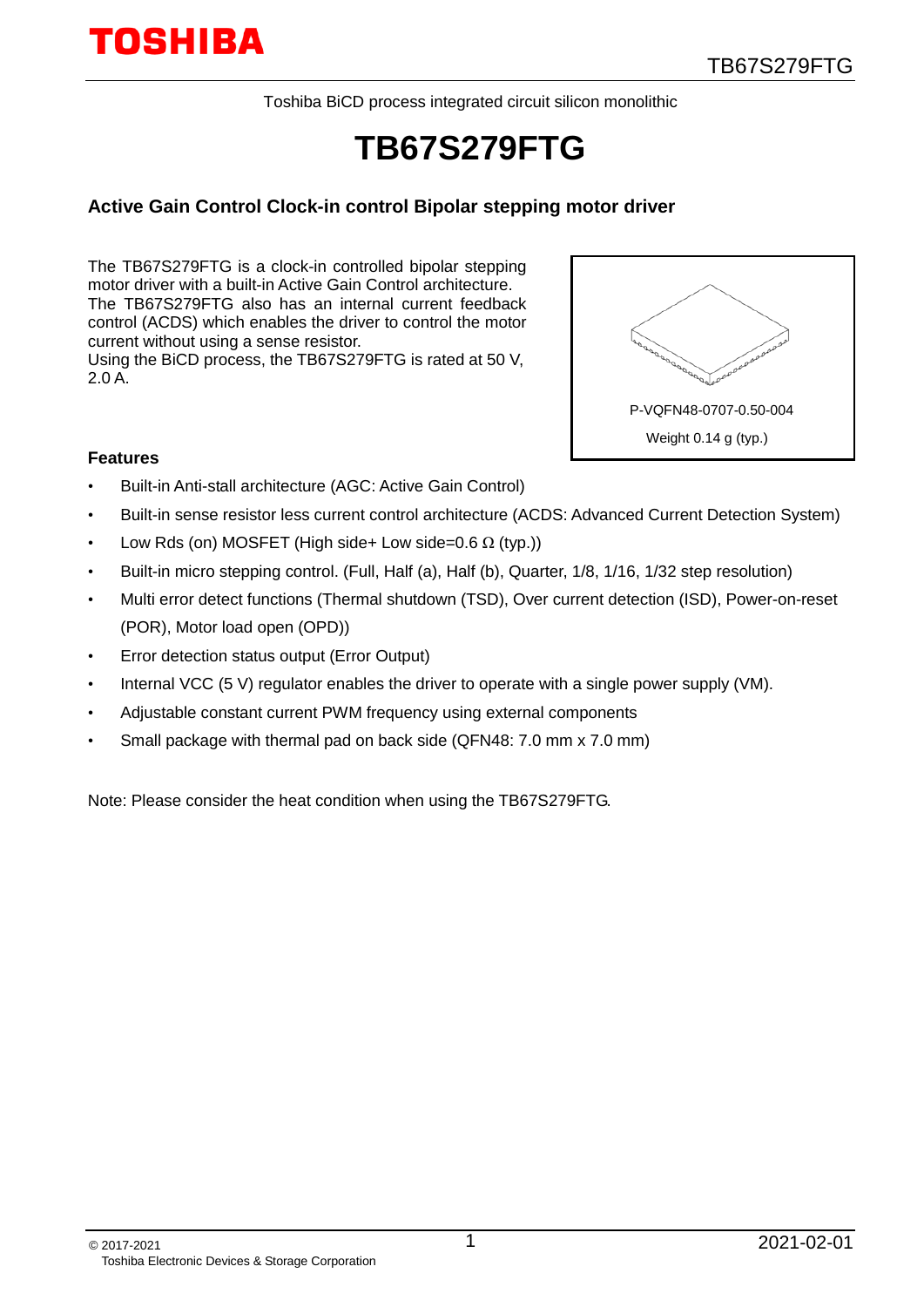## **Pin assignment**



Note: Please solder the corner pad and the rear thermal pad of the QFN package, to the GND pattern of the PCB.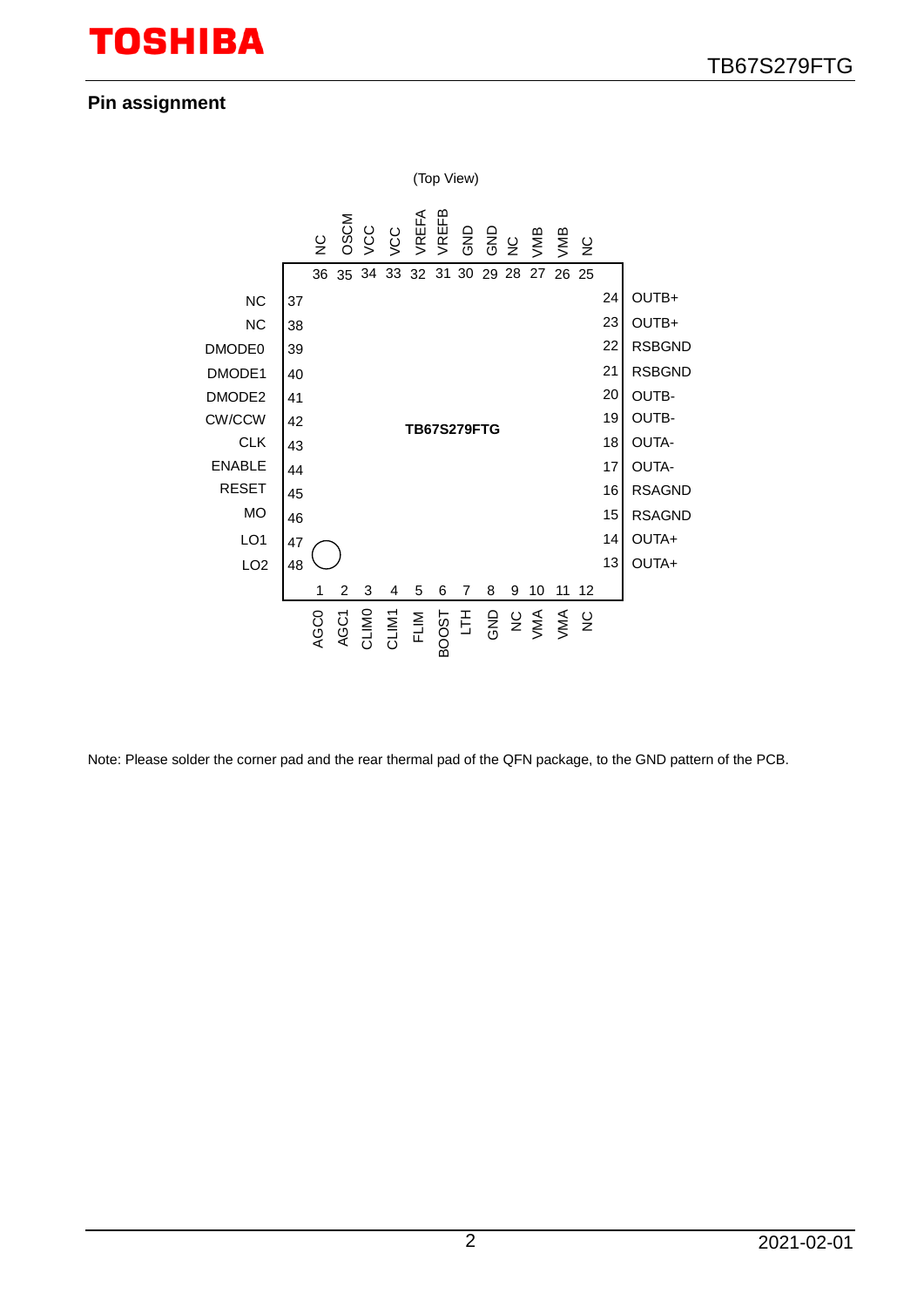#### **Pin description**

| Pin No         | Pin name        | Pin function                                          |
|----------------|-----------------|-------------------------------------------------------|
| 1              | AGC0            | Active Gain Control setup pin No.0                    |
| $\overline{c}$ | AGC1            | Active Gain Control setup pin No.1                    |
| 3              | <b>CLIMO</b>    | AGC current limiter setup pin No.0                    |
| 4              | CLIM1           | AGC current limiter setup pin No.1                    |
| 5              | <b>FLIM</b>     | AGC frequency limiter setup pin                       |
| 6              | <b>BOOST</b>    | AGC current boost setup pin                           |
| $\overline{7}$ | <b>LTH</b>      | AGC threshold setup pin                               |
| 8              | <b>GND</b>      | Ground pin                                            |
| 9              | <b>NC</b>       | Non connection                                        |
| 10             | VMA             | Motor power supply input pin                          |
| 11             | <b>VMA</b>      | Motor power supply input pin                          |
| 12             | <b>NC</b>       | Non connection                                        |
| 13             | OUTA+           | Ach motor output (+) pin                              |
| 14             | OUTA+           | Ach motor output (+) pin                              |
| 15             | <b>RSAGND</b>   | Ach motor power ground pin                            |
| 16             | <b>RSAGND</b>   | Ach motor power ground pin                            |
| 17             | OUTA-           | Ach motor output (-) pin                              |
| 18             | OUTA-           | Ach motor output (-) pin                              |
| 19             | OUTB-           | Bch motor output (-) pin                              |
| 20             | OUTB-           | Bch motor output (-) pin                              |
| 21             | <b>RSBGND</b>   | Bch motor power ground pin                            |
| 22             | <b>RSBGND</b>   | Bch motor power ground pin                            |
| 23             | OUTB+           | Bch motor output (+) pin                              |
| 24             | OUTB+           | Bch motor output (+) pin                              |
| 25             | <b>NC</b>       | Non connection                                        |
| 26             | <b>VMB</b>      | Motor power supply input pin                          |
| 27             | <b>VMB</b>      | Motor power supply input pin                          |
| 28             | <b>NC</b>       | Non connection                                        |
| 29             | <b>GND</b>      | Ground pin                                            |
| 30             | <b>GND</b>      | Ground pin                                            |
| 31             | <b>VREFB</b>    | Bch current threshold reference pin                   |
| 32             | <b>VREFA</b>    | Ach current threshold reference pin                   |
| 33             | <b>VCC</b>      | Internal regulator voltage monitor pin                |
| 34             | <b>VCC</b>      | Internal regulator voltage monitor pin                |
| 35             | <b>OSCM</b>     | Internal oscillator frequency monitor and setting pin |
| 36             | <b>NC</b>       | Non connection                                        |
| 37             | <b>NC</b>       | Non connection                                        |
| 38             | <b>NC</b>       | Non connection                                        |
| 39             | DMODE0          | Step resolution setting pin No.0                      |
| 40             | DMODE1          | Step resolution setting pin No.1                      |
| 41             | DMODE2          | Step resolution setting pin No.2                      |
| 42             | CW/CCW          | Current direction setup pin                           |
| 43             | <b>CLK</b>      | Step clock input pin                                  |
| 44             | <b>ENABLE</b>   | Motor output ON/OFF pin                               |
| 45             | <b>RESET</b>    | Electrical angle initialize pin                       |
| 46             | MO              | Electrical angle monitor pin                          |
| 47             | LO <sub>1</sub> | Error flag output pin No.1                            |
| 48             | LO <sub>2</sub> | Error flag output pin No.2                            |

Note: Please leave the NC pins open and do not connect any PCB pattern.

Note: For pins with the same pin name; connect the pins together at the nearest point of the driver.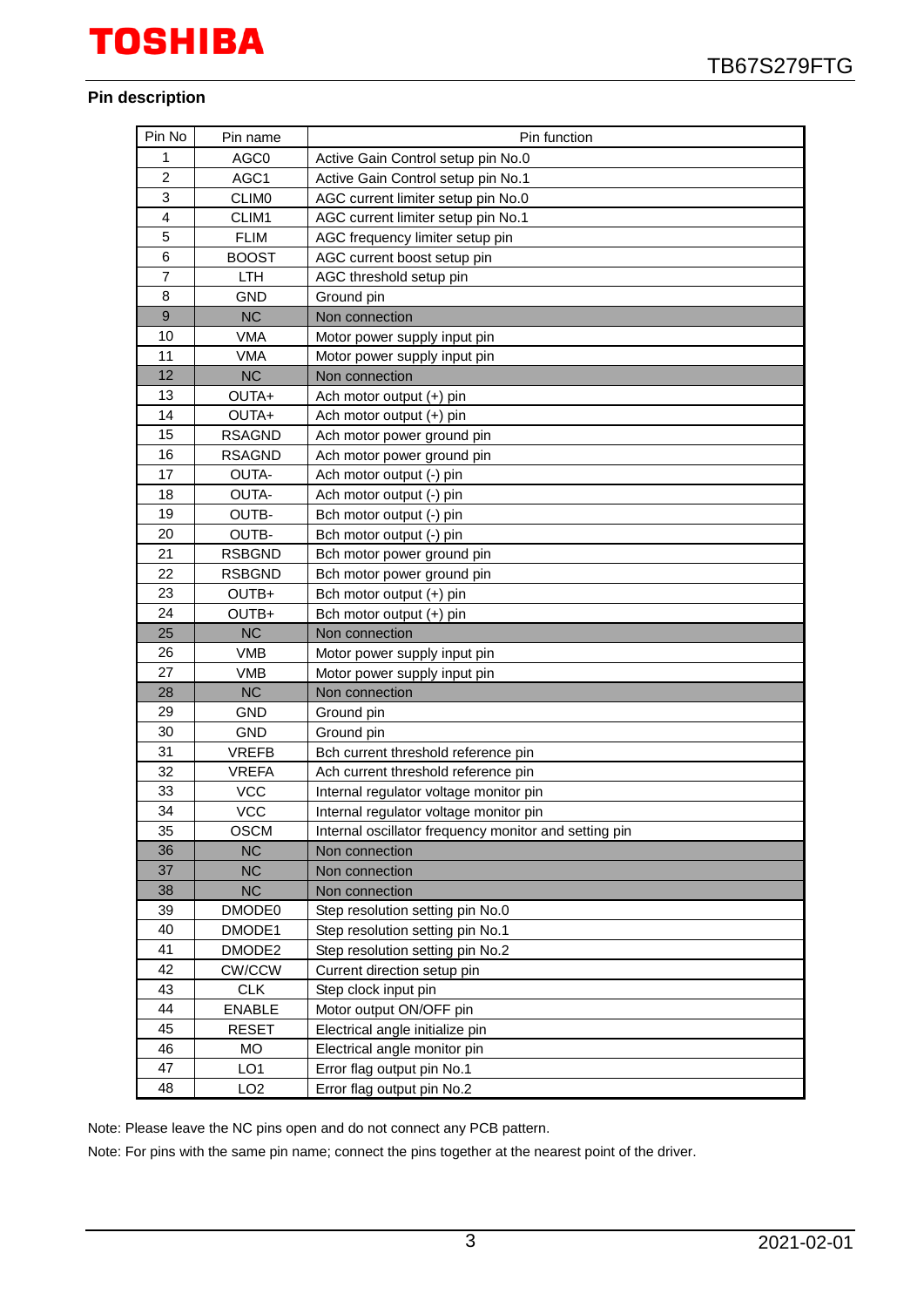#### **Block diagram**



Some of the functional blocks, circuits, or constants in the block diagram may be omitted or simplified for explanatory purpose.

Note: All the grounding wires of the TB67S279FTG should run on the solder mask on the PCB and be externally terminated at only one point. Also, a grounding method should be considered for efficient heat dissipation.

Careful attention should be paid to the layout of the output, VM and GND traces, to avoid short circuits across output pins or to the power supply or ground. If such a short circuit occurs, the device may be permanently damaged.

Also, the utmost care should be taken for pattern designing and implementation of the device since it has power supply pins (VM, RS line, OUT line, and GND) through which a particularly large current may run. If these pins are wired incorrectly, an operation error may occur or the device may be destroyed.

The logic input pins must also be wired correctly. Otherwise, the device may be damaged owing to a current running through the IC that is larger than the specified current. Careful attention should be paid to design patterns and mountings.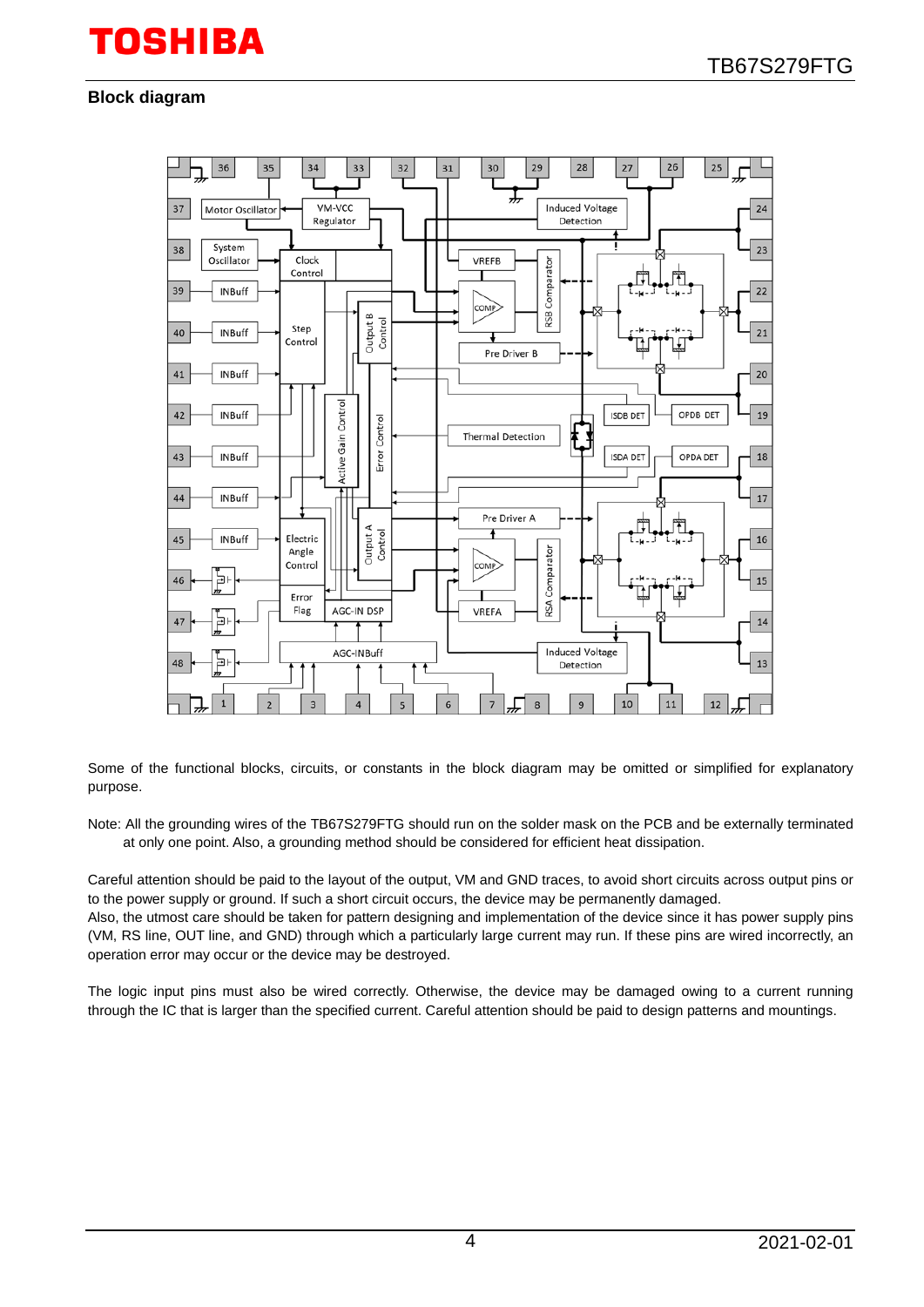

### **Input-Output equivalent circuit**

|                                                                                                                     | input-Output equivalent circuit                                                                                                                         |                                                                                              |
|---------------------------------------------------------------------------------------------------------------------|---------------------------------------------------------------------------------------------------------------------------------------------------------|----------------------------------------------------------------------------------------------|
| Pin name                                                                                                            | Input-Output signal                                                                                                                                     | Input-Output equivalent circuit                                                              |
| DMODE0<br>DMODE1<br>DMODE2<br><b>CLK</b><br><b>ENABLE</b><br><b>RESET</b><br>CW/CCW<br>AGC0<br>AGC1<br><b>CLIMO</b> | Logic input pin voltage<br>GND $\leq$ VIN1 (L) $\leq$ 0.8 V<br>2.0 V ≤ VIN1 (H) ≤ 5.5 V                                                                 | Logic input pin<br>1 k $\Omega$<br>$≤$ 100 kΩ<br>$\boldsymbol{\pi}$<br><b>GND</b>            |
| CLIM1<br><b>FLIM</b><br><b>BOOST</b>                                                                                | Multi state input pin voltage<br>VCC, GND, VCC-100 kΩ pull-up, or<br>GND-100 k $\Omega$ pull-down<br>(Resistance accuracy should be within<br>$±20$ %.) | VCC<br>D<br>100 k $\Omega$<br>1 k $\Omega$<br>Logic input pin<br>100 k $\Omega$              |
| LTH                                                                                                                 | 100 kΩ pull-down<br>(Resistance accuracy should be within<br>$±20$ %.)                                                                                  | $\overline{t}$<br>$500\ \Omega$<br>$\Box$ LTH<br>500 $\Omega$<br>M                           |
| LO <sub>1</sub><br>LO <sub>2</sub><br><b>MO</b>                                                                     | Logic output pin<br>$0 V \leq$ VOUT (L) $\leq$ 0.5 V<br>4.75 V ≤ VOUT (H) ≤ 5.25 V                                                                      | (10 k $\Omega$ to 100 k $\Omega$ ) VCC<br>Logic output pin $\square$                         |
| <b>OSCM</b>                                                                                                         | OSCM frequency range<br>$0.64$ MHz $\leq$ fOSCM $\leq$ 2.4 MHz                                                                                          | $VCC$ $\square$<br>1 k $\Omega$<br>OSCM <sub>D</sub><br>$\sum$ 500 $\Omega$<br>$\frac{1}{M}$ |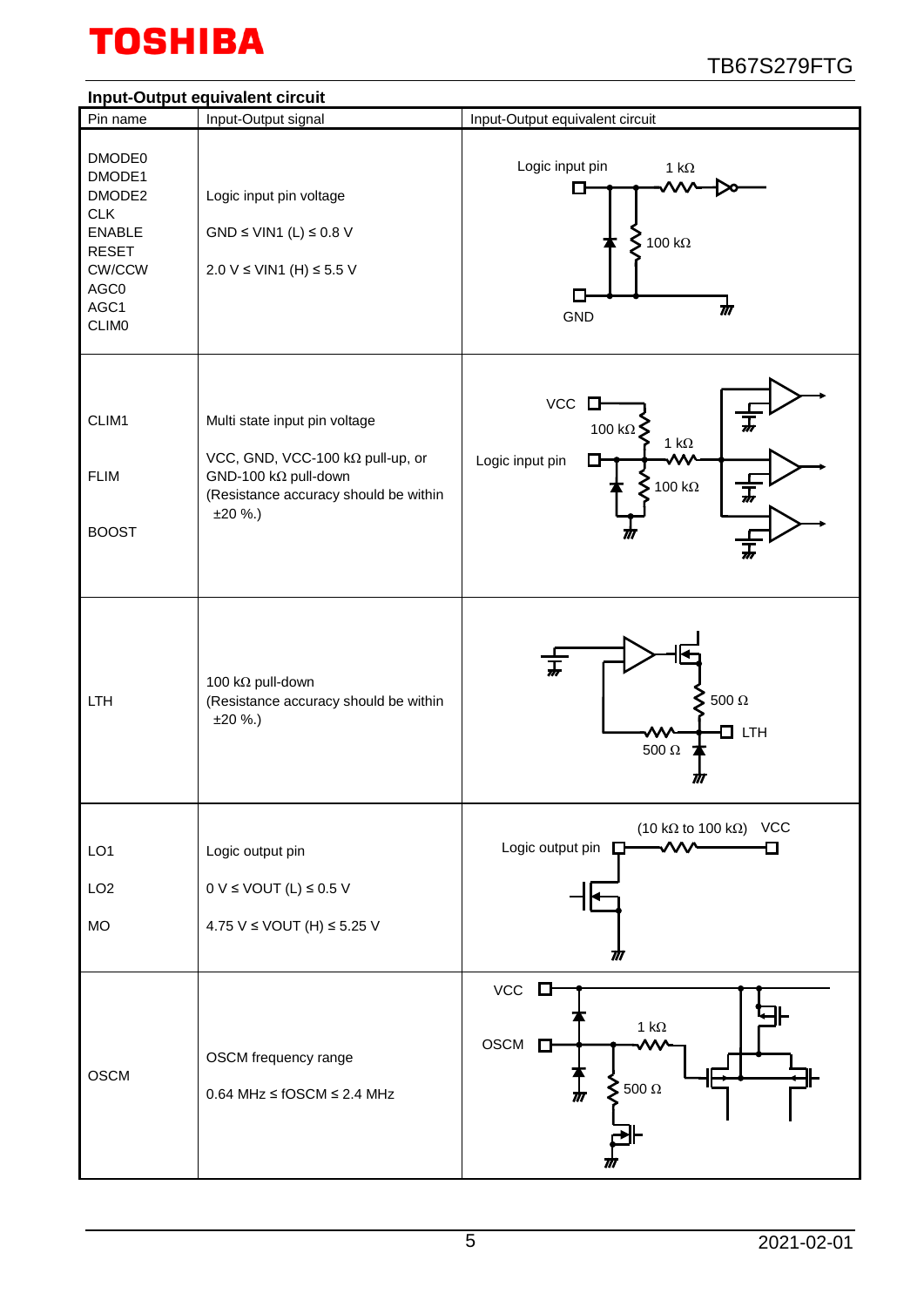| Pin name                   | Input-Output signal                                      | Input-Output equivalent circuit                                                |
|----------------------------|----------------------------------------------------------|--------------------------------------------------------------------------------|
| <b>VCC</b><br><b>VREFA</b> | VCC voltage range<br>4.75 $V \leq VCC \leq 5.25 V$       | $VCC$ $\Box$<br>$\frac{1 k\Omega}{\sqrt{M}}$<br>VREFA <sup>D</sup><br>m<br>Ш   |
| <b>VREFB</b>               | VREF input voltage range<br>$GND \le VREF \le 3.6 V$     | $VCC$ $\square$<br>1 $\mathsf{k}\Omega$<br>VREFB <sub>D</sub><br>۸۸.<br>M<br>M |
| <b>VMA</b>                 |                                                          | <b>VMA</b>                                                                     |
| VMB                        |                                                          | OUTA-<br>OUTA+<br>о<br>O                                                       |
| OUT A+                     | VM operation voltage range<br>10 V $\leq$ VM $\leq$ 47 V |                                                                                |
| OUT A-<br>OUT B+           |                                                          | ヿ<br>ヿѵмв<br><b>RSAGND</b><br>白                                                |
| OUT B-                     | Output pin voltage range<br>10 V $\leq$ VM $\leq$ 47 V   |                                                                                |
| <b>RSAGND</b>              |                                                          | $OUTB+$<br>OUTB-<br>О<br>U                                                     |
| <b>RSBGND</b>              |                                                          | <b>RSBGND</b><br>$\Box$                                                        |

Note: The equivalent circuit diagrams may be simplified or omitted for explanatory purposes.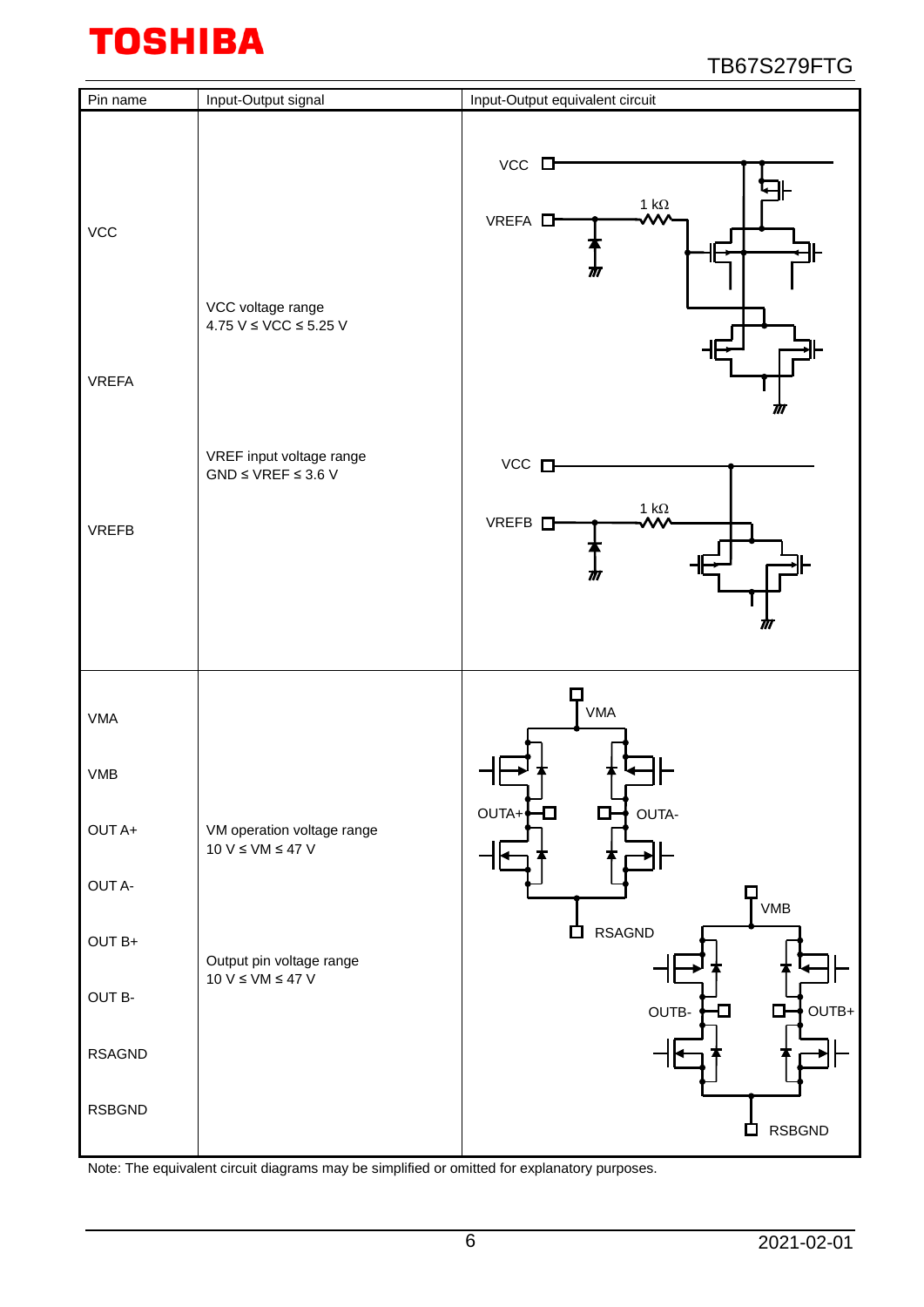## **♦Basic function of stepping motor control**

### **1. CLK function**

Each up-edge of the CLK signal shifts the current step and electrical angle of the motor. Note: Analog filter of 200 ns (±20 %) is adopted to CLK pin in the IC

| CLK | <b>Function</b>                                                |
|-----|----------------------------------------------------------------|
|     | Shifts the electrical angle and current step per each up-edge. |
|     | - (no change, maintain former state)                           |

## **2. ENABLE function**

The ENABLE pin controls the ON and OFF of the stepping motor outputs. Motor operation is started by switching ON and stopped by switching OFF. (In the state of OFF, all of the output MOSFET are turned off and become high impedance state (Hi-Z).) It is recommended to set the ENABLE pin to Low during VM power-on and power-off sequence to avoid any motor operation when VM voltage is below the operation range. And so, switching the ENABLE pin to High after VM voltage is stabilized as the actually used voltage is recommended.

| <b>ENABLE</b> | <b>Function</b>                      |  |  |  |
|---------------|--------------------------------------|--|--|--|
| High          | Motor outputs: ON (Normal operation) |  |  |  |
| _ow           | Motor outputs: OFF (Hi-Z)            |  |  |  |

## **3. CW/CCW function / Output pin function (output logic at charge starting)**

The CW/CCW pin controls the rotation direction of the stepping motor. When CW/CCW is set to High, OUT (+) outputs high and OUT (-) outputs low in Charge starting. When CW/CCW is set to Low, OUT (+) outputs Low and OUT (-) outputs High in Charge starting.

| CW/CCW    | <b>Function</b>                                                                                |
|-----------|------------------------------------------------------------------------------------------------|
| High (CW) | Clock-wise: The current of Ach leads the current of Bch by 90-degree phase difference.         |
| Low (CCW) | Counter clock-wise: The current of Bch leads the current of Ach by 90-degree phase difference. |

## **4. DMODE (step resolution setting) function**

The DMODE pins are used to set the step resolution for stepping motor operation. If all 3 pins (DMODE0, 1, and 2) are set to Low, the device goes into 'standby mode'. During 'standby mode', few internal circuits are fully shutdown to reduce power dissipation. If any of the 3 pins (DMODE0, 1, or 2) is set to High, the TB67S279FTG will reboot from standby mode. However, it will take 7.5 μs (typ.) to stabilize the internal circuit. Therefore, please wait for this warm-up period and input signals to boot up.

Note: Built-in digital filter of 1.25 μs (±20 %) is adopted to DMODE pins.

|  |  | Note: Built-in digital filter of 0.94 $\mu s$ ( $\pm$ 20 %) is adopted to DMODE pins for standby mode. |
|--|--|--------------------------------------------------------------------------------------------------------|
|--|--|--------------------------------------------------------------------------------------------------------|

| DMODE <sub>0</sub> | DMODE1<br>DMODE2 |      | Function                                                                                 |  |  |
|--------------------|------------------|------|------------------------------------------------------------------------------------------|--|--|
| High               | High             | High | 1/32 step resolution                                                                     |  |  |
| High               | High             | Low  | 1/16 step resolution                                                                     |  |  |
| High               | Low              | High | 1/8 step resolution                                                                      |  |  |
| High               | Low              | Low  | 1/2 (b) step resolution                                                                  |  |  |
| Low                | High             | High | 1/4 step resolution                                                                      |  |  |
| Low                | High             | Low  | 1/2 (a) step resolution                                                                  |  |  |
| Low                | Low              | High | 1/1 step resolution                                                                      |  |  |
| Low<br>Low<br>Low  |                  |      | Standby mode<br>(Internal oscillator circuit (OSCM) and output MOSFETs are set to 'OFF') |  |  |

DMODE0, 1, and 2 pins can be switched during operation. For the following step, the current of the nearest electric angle before or after switching will flow. Please refer to the application note for detailed functions.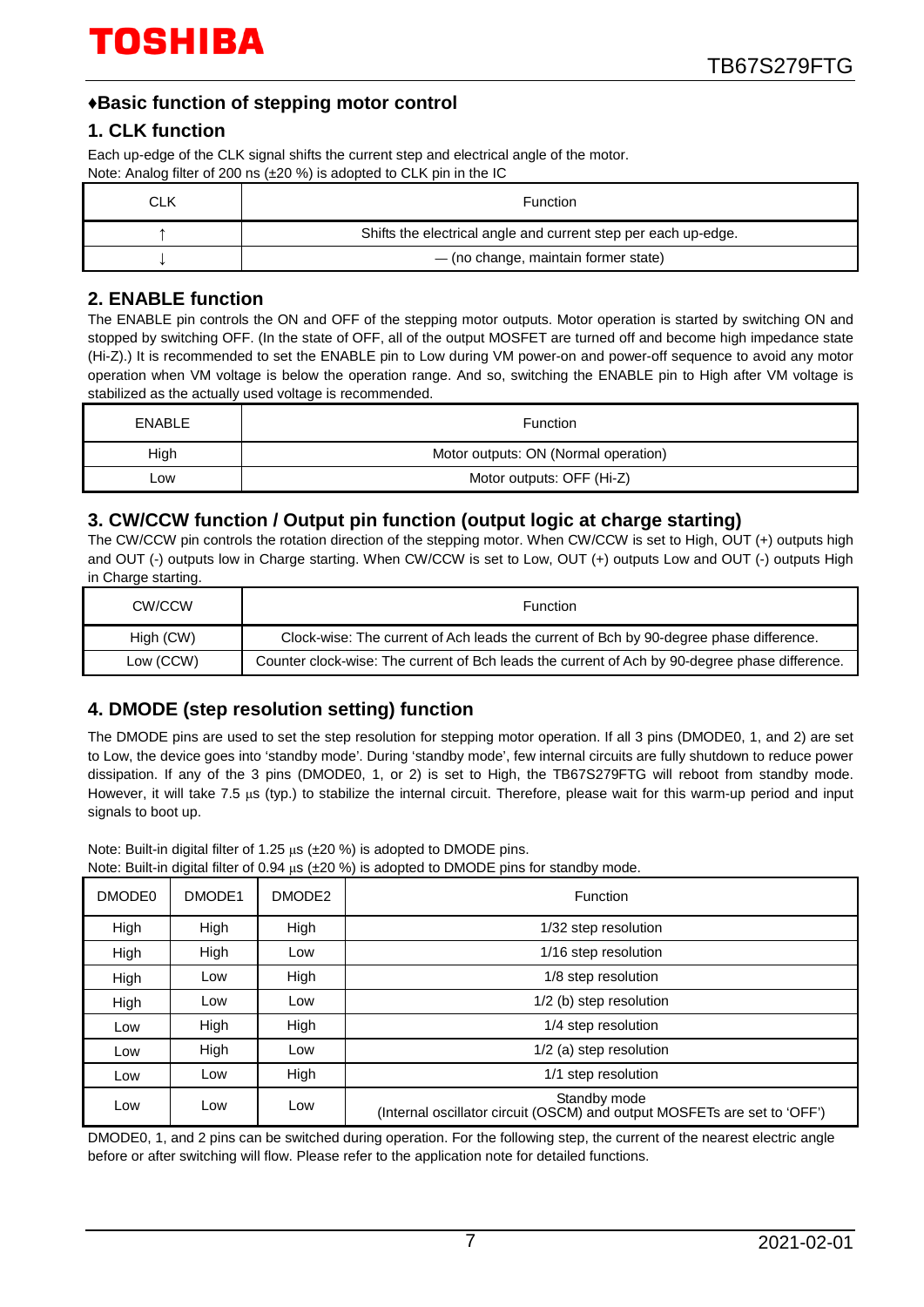## **5. RESET function**

The RESET pin initializes the internal electrical angle. Note: Built-in digital filter of 0.625 μs (±20 %) is adopted to RESET pin.

| <b>RESET</b> | Function                                  |
|--------------|-------------------------------------------|
| High         | Initializes the internal electrical angle |
| .ow          | Normal operation                          |

When the RESET pin is set to High, the current setting for each H-bridge (Ach and Bch) will be set to the value below. Also, the MO pin outputs Low level when the electrical angle corresponds to the initial value.

| Step resolution      | Ach current | <b>Bch current</b> | Electrical angle |  |
|----------------------|-------------|--------------------|------------------|--|
| 1/32 step setting    | 71 %        | 71 %               | $45^{\circ}$     |  |
| 1/16 step setting    | 71 %        | 71 %               | $45^{\circ}$     |  |
| 1/8 step setting     | 71 %        | 71 %               | $45^{\circ}$     |  |
| 1/2 (b) step setting | 71 %        | 71 %               | $45^{\circ}$     |  |
| 1/4 step setting     | 71 %        | 71 %               | $45^{\circ}$     |  |
| 1/2 (a) step setting | 100 %       | 100 %              | $45^{\circ}$     |  |
| 1/1 step setting     | 100 %       | 100 %              | $45^{\circ}$     |  |

## **6. MO (Monitor output: electrical angle monitor) function**

MO pin outputs an internal initial electrical angle as a signal. The MO is an open drain type pin; therefore, to use the function properly, please pull up the MO output to VCC. (The pull-up resistor value should be set between 10 kΩ and 100 kΩ.) The pin level is high impedance (Hi-Z) during the normal operation (internal MOSFET is turned off and pin voltage is VCC). And when the internal electrical angle is equal to the initial angle, the pin level will be Low (internal MOSFET is turned ON) as shown below.

| <b>MO</b>  | <b>Function</b>                                 |
|------------|-------------------------------------------------|
| VCC (Hi-Z) | Electrical angle is not at the initial position |
| _ow        | Electrical angle is at the initial position     |

Note: Hi-Z: High impedance state



Note: The equivalent circuit diagrams may be simplified or some parts of them may be omitted for explanatory purposes.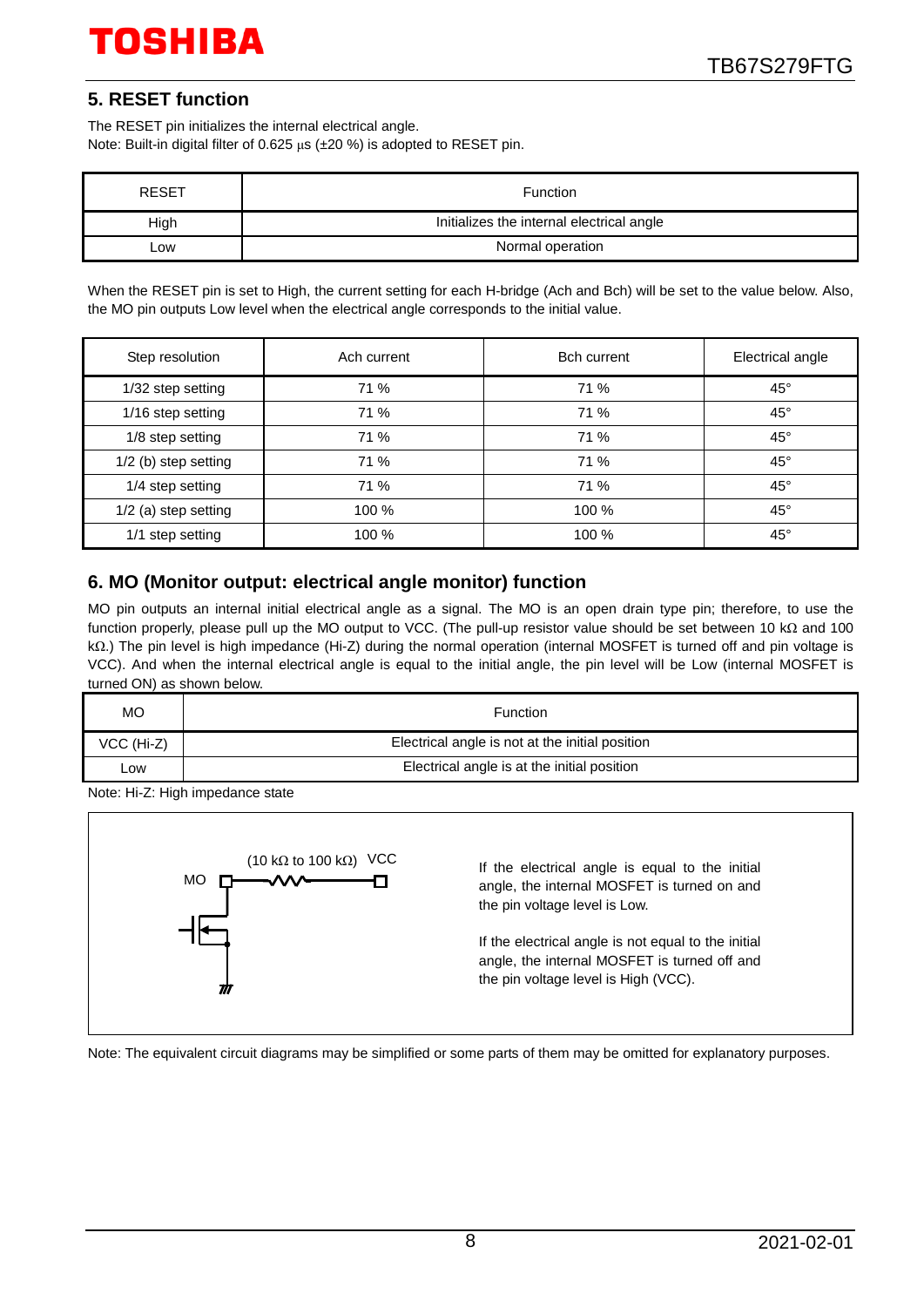

#### **Step resolution and set current (Electric angle: 0 to 180°)**

| Electrical   | <b>STEP</b>    |        | IOUTA(%) IOUTB(%) | $1/32$ step  | $1/16$ step | 1/8 step | 1/4 step | $1/2(b)$ step | $1/2(a)$ step | 1/1 step |
|--------------|----------------|--------|-------------------|--------------|-------------|----------|----------|---------------|---------------|----------|
| angle        |                |        |                   |              |             |          |          |               |               |          |
| $0^{\circ}$  | $\mathbf{1}$   | $+100$ | $\mathsf 0$       | v            | v           | v        | v        | v             | v             |          |
|              | $\sqrt{2}$     | $+100$ | $^{\rm +5}$       | v            |             |          |          |               |               |          |
|              | 3              | $+100$ | $+10$             | v            | v           |          |          |               |               |          |
|              | $\sqrt{4}$     | $+99$  | $+15$             | v            |             |          |          |               |               |          |
|              | 5              | $+98$  | $+20$             | v            | v           | v        |          |               |               |          |
|              | 6              | $+97$  | $+25$             | v            |             |          |          |               |               |          |
|              | $\overline{7}$ | $+96$  | $+29$             | v            | v           |          |          |               |               |          |
|              | 8              | $+94$  | $+34$             | v            |             |          |          |               |               |          |
|              | $9\,$          | $+92$  | $+38$             | v            | v           | v        | (Note2)  |               |               |          |
|              | 10             | $+90$  | $+43$             | v            |             |          |          |               |               |          |
|              | 11             | $+88$  | $+47$             | v            | v           |          |          |               |               |          |
|              | 12             | $+86$  | $+52$             | v            |             |          |          |               |               |          |
|              | 13             | $+83$  | $+56$             | v            | v           | v        |          |               |               |          |
|              | 14             | $+80$  | $+60$             | v            |             |          |          |               |               |          |
|              | 15             | $+77$  | $+63$             | v            | v           |          |          |               |               |          |
|              | 16             | $+74$  | $+67$             | v            |             |          |          |               |               |          |
| $45^{\circ}$ | 17             | $+71$  | $+71$             | v            | v           | v        | v        | v             | (Note1)       | (Note1)  |
|              | 18             | $+67$  | $+74$             | $\checkmark$ |             |          |          |               |               |          |
|              | 19             | $+63$  | $+77$             | v            | v           |          |          |               |               |          |
|              | 20             | $+60$  | $+80$             | v            |             |          |          |               |               |          |
|              | 21             | $+56$  | $+83$             |              |             |          |          |               |               |          |
|              | 22             |        |                   | v            | v           | v        |          |               |               |          |
|              |                | $+52$  | $+86$             | v            |             |          |          |               |               |          |
|              | 23             | $+47$  | $+88$             | v            | v           |          |          |               |               |          |
|              | 24             | $+43$  | $+90$             | v            |             |          |          |               |               |          |
|              | 25             | $+38$  | $+92$             | v            | v           | v        | (Note2)  |               |               |          |
|              | 26             | $+34$  | $+94$             | V            |             |          |          |               |               |          |
|              | 27             | $+29$  | $+96$             | v            | v           |          |          |               |               |          |
|              | 28             | $+25$  | $+97$             | v            |             |          |          |               |               |          |
|              | 29             | $+20$  | $+98$             | v            | v           | v        |          |               |               |          |
|              | 30             | $+15$  | $+99$             | v            |             |          |          |               |               |          |
|              | 31             | $+10$  | $+100$            | v            | v           |          |          |               |               |          |
|              | 32             | $+5$   | $+100$            | $\checkmark$ |             |          |          |               |               |          |
| $90^\circ$   | 33             | 0      | $+100$            | v            | v           | v        | v        | v             | v             |          |
|              | 34             | $-5$   | $+100$            | v            |             |          |          |               |               |          |
|              | 35             | $-10$  | $+100$            | v            | v           |          |          |               |               |          |
|              | 36             | $-15$  | $+99$             | v            |             |          |          |               |               |          |
|              | 37             | $-20$  | $+98$             | v            | v           | v        |          |               |               |          |
|              | 38             | $-25$  | $+97$             | v            |             |          |          |               |               |          |
|              | 39             | $-29$  | $+96$             | v            | v           |          |          |               |               |          |
|              | 40             | $-34$  | $+94$             | V            |             |          |          |               |               |          |
|              | 41             | $-38$  | $+92$             | v            | v           | v        | (Note2)  |               |               |          |
|              | 42             | $-43$  | $+90$             | v            |             |          |          |               |               |          |
|              | 43             | $-47$  | $+88$             | v            | v           |          |          |               |               |          |
|              | 44             | $-52$  | $+86$             | V            |             |          |          |               |               |          |
|              | 45             | $-56$  | $+83$             | v            | v           | v        |          |               |               |          |
|              | 46             | $-60$  | $+80$             | $\checkmark$ |             |          |          |               |               |          |
|              | 47             | $-63$  | $+77$             | v            | v           |          |          |               |               |          |
|              | 48             | $-67$  | $+74$             | v            |             |          |          |               |               |          |
| $135^\circ$  | 49             | $-71$  | $+71$             | v            | v           | v        | v        | v             | (Note1)       | (Note1)  |
|              | 50             | $-74$  | $+67$             | v            |             |          |          |               |               |          |
|              | 51             | $-77$  | $+63$             | v            | v           |          |          |               |               |          |
|              | 52             | $-80$  | $+60$             | $\checkmark$ |             |          |          |               |               |          |
|              | 53             | $-83$  | $+56$             | v            | v           | v        |          |               |               |          |
|              | 54             | $-86$  | $+52$             | v            |             |          |          |               |               |          |
|              | 55             | $-88$  | $+47$             | v            | v           |          |          |               |               |          |
|              | 56             | $-90$  | $+43$             | v            |             |          |          |               |               |          |
|              | 57             | $-92$  | $+38$             | v            | v           | v        | (Note2)  |               |               |          |
|              | 58             | $-94$  | $+34$             | v            |             |          |          |               |               |          |
|              | 59             | $-96$  | $+29$             | v            | v           |          |          |               |               |          |
|              | 60             | $-97$  | $+25$             | $\checkmark$ |             |          |          |               |               |          |
|              | 61             | $-98$  | $+20$             | v            | v           | v        |          |               |               |          |
|              | 62             | $-99$  | $+15$             | $\checkmark$ |             |          |          |               |               |          |
|              | 63             | $-100$ | $+10$             |              |             |          |          |               |               |          |
|              | 64             | $-100$ | $+5$              | v            | v           |          |          |               |               |          |
| $180^\circ$  | 65             | $-100$ | $\mathbf 0$       | v<br>v       |             |          |          |               |               |          |
|              |                |        |                   |              | v           | v        | v        | v             | v             |          |

Note1: 1/1 step and 1/2 (a) step: Set current of 71 % corresponds to 100 %. Note2: 1/4 step: Set current of 92 % corresponds to 100 %.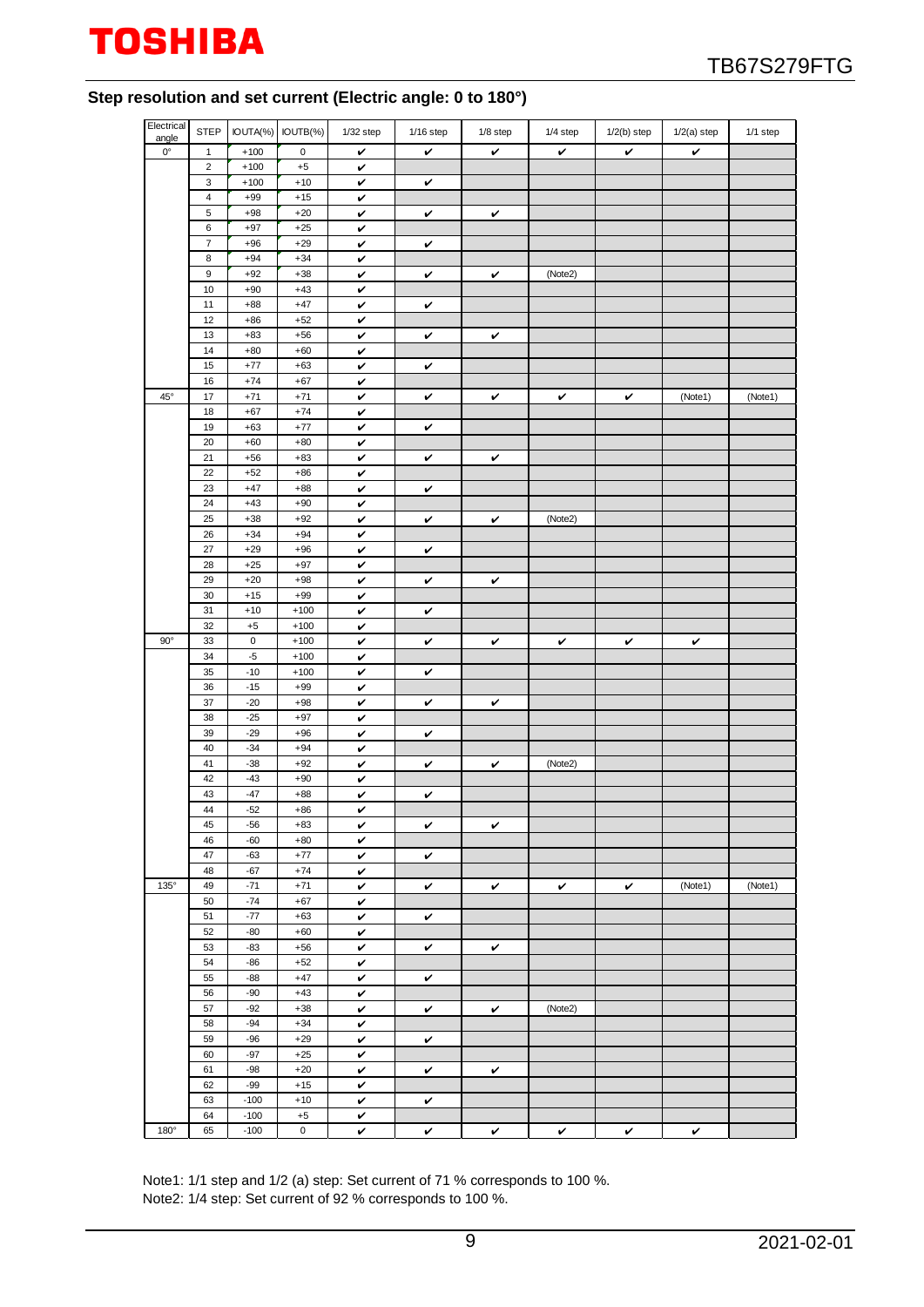

### **Step resolution and set current (Electric angle: 180 to 360°)**

| Electrical<br>angle | <b>STEP</b> |                     | IOUTA(%) IOUTB(%) | $1/32$ step  | $1/16$ step | 1/8 step     | 1/4 step     | $1/2(b)$ step | $1/2(a)$ step | 1/1 step |
|---------------------|-------------|---------------------|-------------------|--------------|-------------|--------------|--------------|---------------|---------------|----------|
| 180°                | 65          | $-100$              | 0                 | v            | v           | $\checkmark$ | $\checkmark$ | V             | v             |          |
|                     | 66          | $-100$              | $-5$              | v            |             |              |              |               |               |          |
|                     | 67          | $-100$              | $-10$             | $\checkmark$ | v           |              |              |               |               |          |
|                     | 68          | $-99$               | $-15$             | v            |             |              |              |               |               |          |
|                     | 69          | $-98$               | $-20$             | v            | v           | v            |              |               |               |          |
|                     | 70          | $-97$               | $-25$             | v            |             |              |              |               |               |          |
|                     | 71          | $-96$               | $-29$             | v            | v           |              |              |               |               |          |
|                     | 72          | $-94$               | $-34$             | v            |             |              |              |               |               |          |
|                     | 73          | $-92$               | $-38$             | v            | v           | v            | (Note2)      |               |               |          |
|                     | 74          | $-90$               | $-43$             | v            |             |              |              |               |               |          |
|                     | 75          | $-88$               | $-47$             | v            | v           |              |              |               |               |          |
|                     | 76          | $-86$               | $-52$             | v            |             |              |              |               |               |          |
|                     | 77          | $-83$               | $-56$             | v            | v           | v            |              |               |               |          |
|                     | 78          | $-80$               | $-60$             | $\checkmark$ |             |              |              |               |               |          |
|                     | 79          | $-77$               | $-63$             | v            | v           |              |              |               |               |          |
|                     | 80          | $-74$               | $-67$             | v            |             |              |              |               |               |          |
| $225^\circ$         | 81          | $-71$               | $-71$             | $\checkmark$ | v           | v            | v            | v             | (Note1)       | (Note1)  |
|                     | 82          | $-67$               | $-74$             | v            |             |              |              |               |               |          |
|                     | 83          | $-63$               | $-77$             | v            | v           |              |              |               |               |          |
|                     | 84          | $-60$               | $-80$             | v            |             |              |              |               |               |          |
|                     | 85          | $-56$               | $-83$             | v            | v           | v            |              |               |               |          |
|                     | 86          | $-52$               | $-86$             | v            |             |              |              |               |               |          |
|                     | 87          | $-47$               | $-88$             | $\checkmark$ | v           |              |              |               |               |          |
|                     | 88          | $-43$               | $-90$             | v            |             |              |              |               |               |          |
|                     | 89          | $-38$               | $-92$             | v            | v           | v            | (Note2)      |               |               |          |
|                     | 90          | $-34$               | $-94$             | v            |             |              |              |               |               |          |
|                     | 91          | $-29$               | $-96$             | v            | v           |              |              |               |               |          |
|                     | 92          | $-25$               | $-97$             | v            |             |              |              |               |               |          |
|                     | 93          | $-20$               | $-98$             | v            | v           | $\checkmark$ |              |               |               |          |
|                     | 94          | $-15$               | $-99$             | v            |             |              |              |               |               |          |
|                     | 95          | $-10$               | $-100$            | $\checkmark$ | v           |              |              |               |               |          |
|                     | 96          | $-5$                | $-100$            | v            |             |              |              |               |               |          |
| 270°                | 97<br>98    | $\mathsf 0$<br>$+5$ | $-100$<br>$-100$  | v            | v           | v            | v            | v             | v             |          |
|                     | 99          | $+10$               | $-100$            | v            |             |              |              |               |               |          |
|                     | 100         | $+15$               | $-99$             | v<br>v       | v           |              |              |               |               |          |
|                     | 101         | $+20$               | $-98$             | $\checkmark$ | v           | v            |              |               |               |          |
|                     | 102         | $+25$               | $-97$             | v            |             |              |              |               |               |          |
|                     | 103         | $+29$               | $-96$             | v            | v           |              |              |               |               |          |
|                     | 104         | $+34$               | $-94$             | v            |             |              |              |               |               |          |
|                     | 105         | $+38$               | $-92$             | v            | v           | v            | (Note2)      |               |               |          |
|                     | 106         | $+43$               | $-90$             | v            |             |              |              |               |               |          |
|                     | 107         | $+47$               | $-88$             | v            | v           |              |              |               |               |          |
|                     | 108         | $+52$               | $-86$             | v            |             |              |              |               |               |          |
|                     | 109         | $+56$               | $-83$             | v            | v           | v            |              |               |               |          |
|                     | 110         | $+60$               | $-80$             | v            |             |              |              |               |               |          |
|                     | 111         | $+63$               | $-77$             | v            | v           |              |              |               |               |          |
|                     | 112         | $+67$               | $-74$             | $\checkmark$ |             |              |              |               |               |          |
| $315^\circ$         | 113         | $+71$               | $-71$             | v            | v           | v            | $\checkmark$ | v             | (Note1)       | (Note1)  |
|                     | 114         | $+74$               | $-67$             | v            |             |              |              |               |               |          |
|                     | 115         | $+77$               | $-63$             | $\checkmark$ | v           |              |              |               |               |          |
|                     | 116         | $+80$               | $-60$             | v            |             |              |              |               |               |          |
|                     | 117         | $+83$               | $-56$             | v            | v           | v            |              |               |               |          |
|                     | 118         | $+86$               | $-52$             | v            |             |              |              |               |               |          |
|                     | 119         | $+88$               | $-47$             | v            | v           |              |              |               |               |          |
|                     | 120         | $+90$               | $-43$             | v            |             |              |              |               |               |          |
|                     | 121         | $+92$               | $-38$             | v            | v           | v            | (Note2)      |               |               |          |
|                     | 122         | $+94$               | $-34$             | v            |             |              |              |               |               |          |
|                     | 123         | $+96$               | $-29$             | $\checkmark$ | v           |              |              |               |               |          |
|                     | 124         | $+97$               | $-25$             | v            |             |              |              |               |               |          |
|                     | 125         | $+98$               | $-20$             | v            | v           | v            |              |               |               |          |
|                     | 126         | $+99$               | $-15$             | $\checkmark$ |             |              |              |               |               |          |
|                     | 127         | $+100$              | $-10$             | v            | v           |              |              |               |               |          |
|                     | 128         | $+100$              | $-5$              | v            |             |              |              |               |               |          |
| 360°                | (129)       | $+100$              | $\mathbf 0$       | V            | v           | v            | v            | v             | v             |          |

Note1: 1/1 step and 1/2 (a) step: Set current of 71 % corresponds to 100 %. Note2 1/4 step: Set current of 92 % corresponds to 100 %.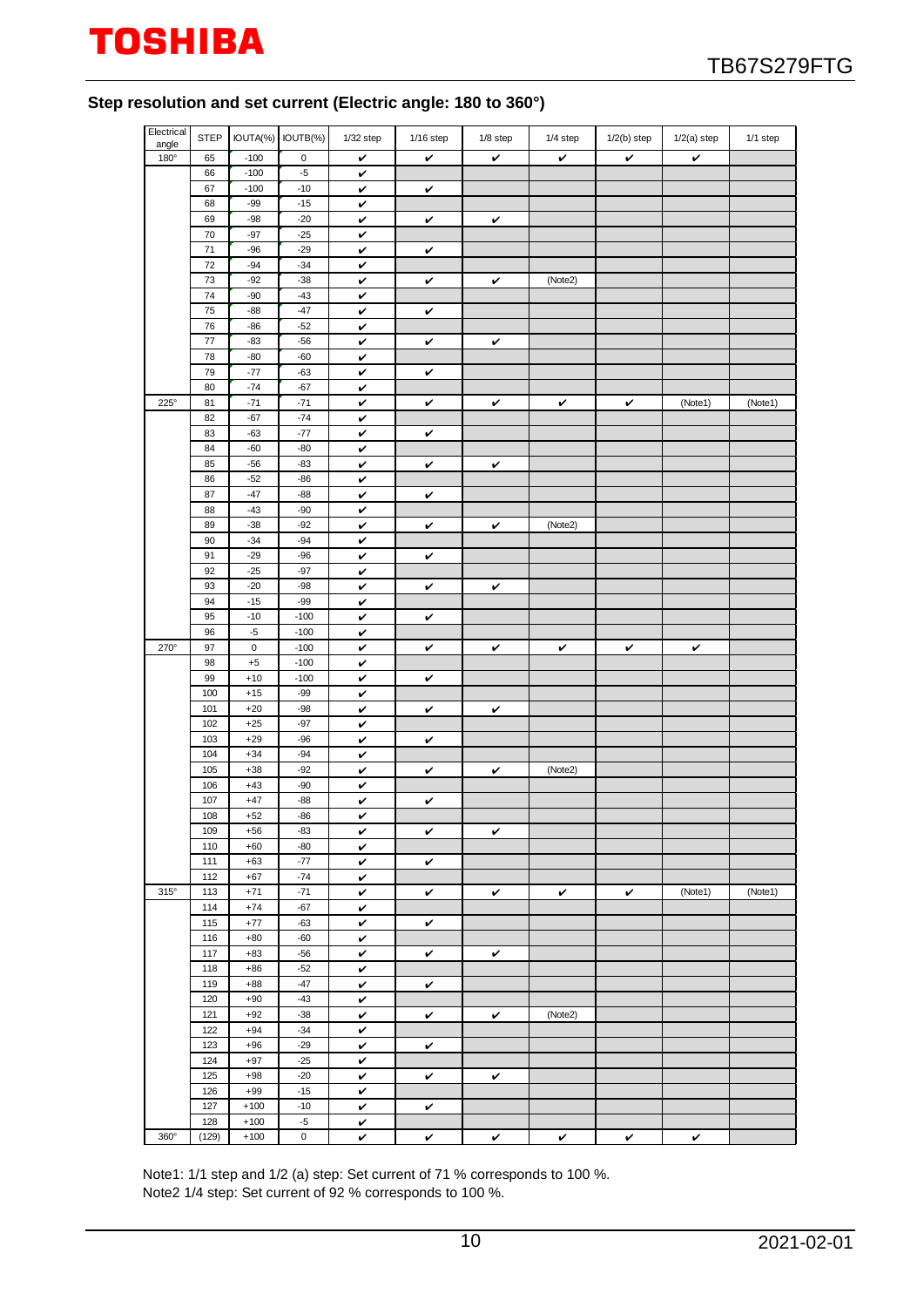## **7. LO1, LO2 (Error Output: error detect flag output) function**

The LO1 and LO2 are signals that are flagged when the error state is detected. Both pins are open drain type, therefore to use the function properly; the LO1 and LO2 pins should be pulled up to the VCC. (Set the pull-up resistor in the range of 10k to 100kΩ.) During normal operation, the pin is high-impedance (Internal MOSFET is turned off and the pin voltage is VCC). Once the error detect function (thermal shutdown (TSD), over current detection (ISD), or motor load open (OPD)) operates, the pins will output Low level (Internal MOSFET is turned ON) as follows.

Reasserting the VM power or using the standby mode to release the error detection status, the LO1 and LO2 pins will show "normal operation" status again. If function of LO1 or LO2 is not used, leave the pins open.

| LO1          | LO <sub>2</sub> | <b>Function</b>                  |
|--------------|-----------------|----------------------------------|
| $VCC$ (Hi-Z) | VCC (Hi-Z)      | Normal status (Normal operation) |
| VCC (Hi-Z)   | Low             | Detected motor load open (OPD)   |
| LOW          | VCC (Hi-Z)      | Detected over current (ISD)      |
| _ow          | LOW             | Detected over thermal (TSD)      |

Note: Hi-Z: High impedance state



Note: The equivalent circuit diagrams may be simplified or omitted for explanatory purposes.

## **8. OSCM (internal oscillator) function**

OSCM is used to set the internal oscillator frequency for constant current PWM control. The values of the resistor and the capacitor connected to this pin will set the OSCM frequency. Please connect the pull-up resistor to the VCC when PWM frequency is set by the external components. Also, to use an internal 'fixed value OSCM frequency' (not using any external components), disconnect the ROSC resistor and short the OSCM pin to the GND. Note that when using the internal 'fixed value OSCM frequency', do not input any control signal for 20 μs (typ.) after power on or standby release. (It takes 20 μs to judge the existence of the external components and switch to the 'fixed value OSCM frequency' mode.) The 'fixed value OSCM frequency' will be around 0.92 MHz, so the fchop will be around 57 kHz.



Note: The equivalent circuit diagrams may be simplified or omitted for explanatory purposes.

Note: The oscillator frequency can be adjusted by controlling the values of resistor (ROSC) and capacitor (COSC). When conforming the frequency, it is recommended to fix the capacitor to 270 pF and change the ROSC value. For details, please refer to the following descriptions.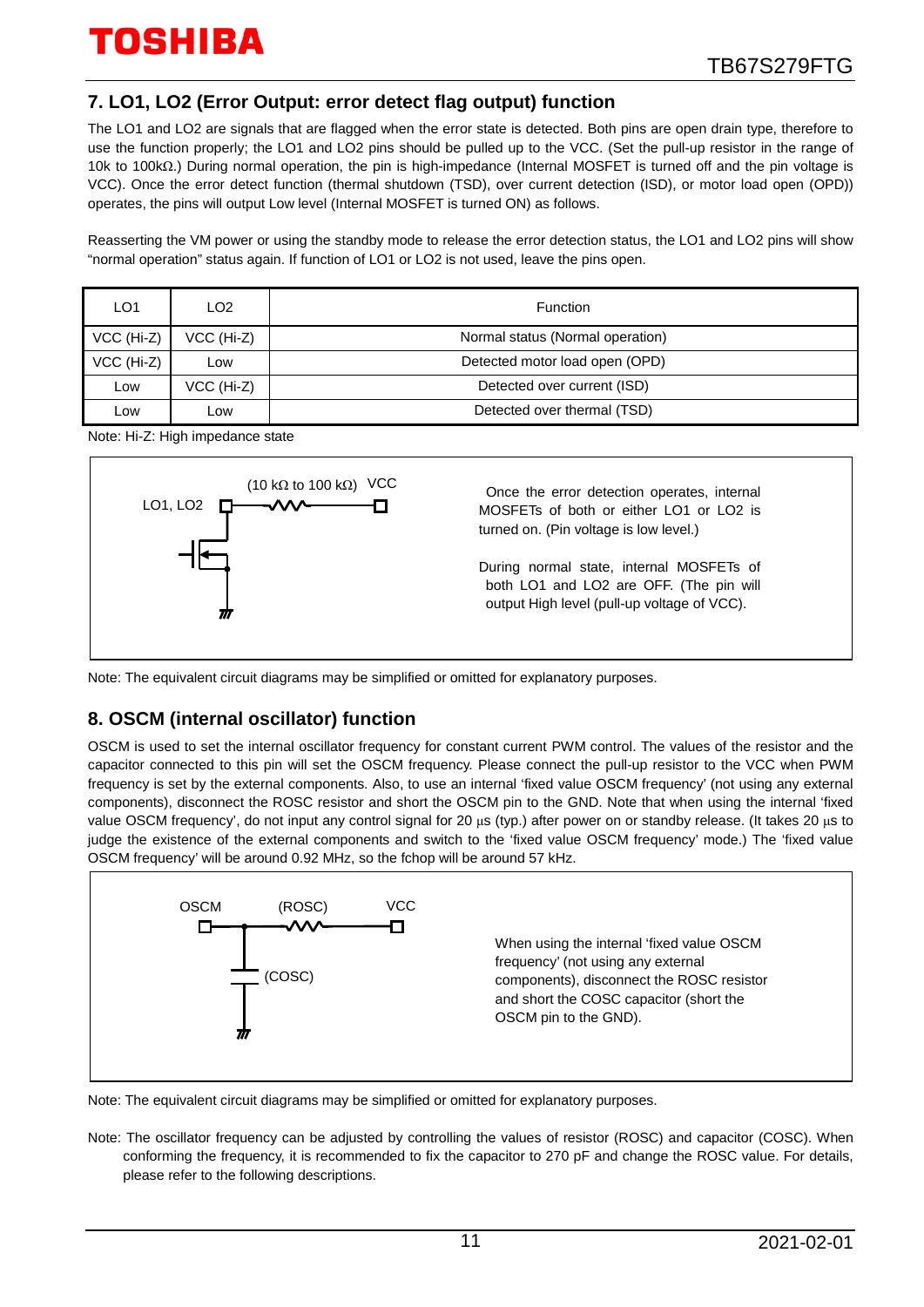## **OSCM oscillator frequency (chopping frequency) calculation**

OSCM oscillator frequency can be calculated by using the external component values (ROSC and COSC), and the formula is shown below. (COSC is fixed to 270 pF.)

#### $fOSCM = 4.0 \times ROSC$  (-0.8)

COSC and ROSC are external components to set the oscillator frequency. When adjusting the oscillator frequency with components, it is recommended to fix COSC to 270 pF and change the constant number of ROSC.

Moreover, the relation between the chopping frequency for constant current PWM (fchop) and the OSCM oscillator frequency (fOSCM) is as follows;

#### $fchop = fOSCM / 16$

For normal operation, setting the frequency in the range of 50 kHz to 70 kHz and adjusting suitably as needed is recommended

When the chopping frequency is set high, the current ripple will be smaller, which will lead to a higher reproducibility of a waveform. However, the chopping frequency per unit time is increased and so the gate loss and the switching loss of the integrated MOSFET will be larger, which will lead to an additional heat generation. On the other hand, when the chopping frequency is set low, the current ripple will be larger but the heat generation is reduced. Please set the frequency according to the usage conditions and environment.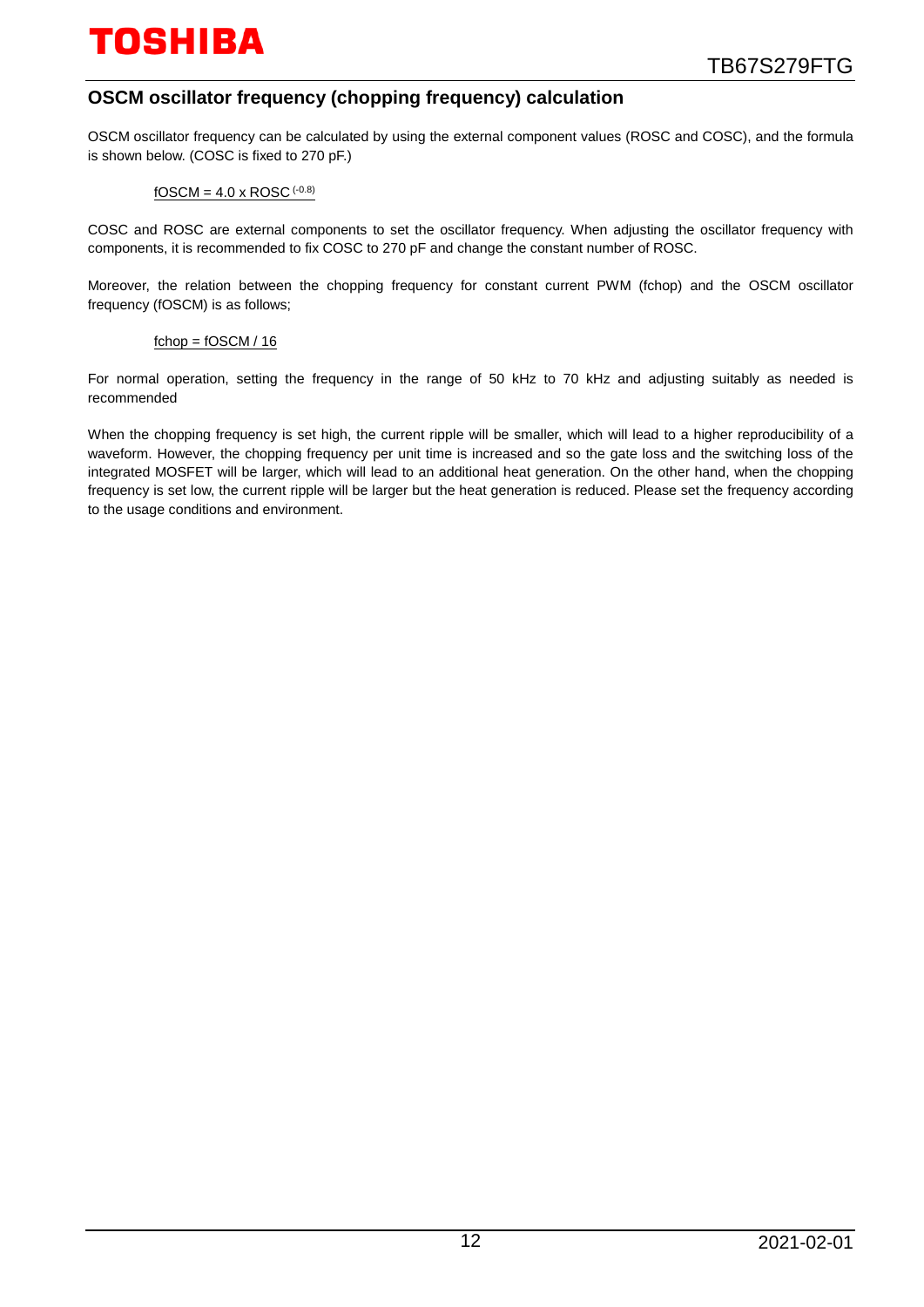## **♦Stepping motor application features (anti-stall, sense resistor less PWM)**

## **9. Active Gain Control (Anti-stall) function**

AGC0, AGC1 pins control the Active Gain Control to turn on or off. When both pins are set to High, the AGC is turned on. The PWM current threshold will be reduced in a phased manner where the upper limited current is determined by VREF. When both pins are set to Low, the AGC is turned off and the current, which is set by VREF, flows. Note: Built-in digital filter of 0.625 μs (±20%) is adopted to AGC0 and AGC1 pins.

| AGC0 | AGC <sub>1</sub> | <b>Function</b> |
|------|------------------|-----------------|
| High | High             | AGC: ON         |
| High | LOW              | (Note1)         |
| Low  | Low              | AGC: OFF        |

Normally, set these pins as follows; AGC0, AGC1= (High, High) or (Low, Low). Please do not switch the AGC0 pin level during operation.

Note1: Use this configuration when switching ON or OFF of AGC during operation. As for concrete usage method, refer to the application note.

## **10. CLIM (AGC bottom current limit) function**

The CLIM0 and CLIM1 pins set the bottom current limit of the AGC. When AGC is active, the PWM current threshold will be reduced in a phased manner. By using the CLIM function, the motor current will not go below the bottom limit. The CLIM0 is a 2 stated logic input, and the CLIM1 is a 4 stated logic input.

Note: Built-in digital filter of 0.625 μs (±20%) is adopted to CLIM0 and CLIM1 pins.

| <b>CLIMO</b> | CLIM1                        | Function                              |  |  |  |
|--------------|------------------------------|---------------------------------------|--|--|--|
|              | VCC short                    | AGC bottom current limit: IOUT x 80 % |  |  |  |
| High         | VCC-100 k $\Omega$ pull-up   | AGC bottom current limit: IOUT x 75 % |  |  |  |
|              | GND-100 k $\Omega$ pull-down | AGC bottom current limit: IOUT x 70 % |  |  |  |
|              | <b>GND</b> short             | AGC bottom current limit: IOUT x 65 % |  |  |  |
|              | VCC short                    | AGC bottom current limit: IOUT x 60 % |  |  |  |
|              | VCC-100 k $\Omega$ pull-up   | AGC bottom current limit: IOUT x 55 % |  |  |  |
| Low          | GND-100 k $\Omega$ pull-down | AGC bottom current limit: IOUT x 50 % |  |  |  |
|              | <b>GND short</b>             | AGC bottom current limit: IOUT x 45 % |  |  |  |

Note: Resistance accuracy should be within ±20 %.

## **11. BOOST (current boost) function**

The BOOST pin sets the current boost level when the load torque is increased. When AGC is turned on, the PWM current threshold will be reduced in a phased manner. However, once the load torque is increased, the device will then boost the PWM current threshold to prevent the motor from stalling. The BOOST pin is a 4 stated logic input pin. Note: Built-in digital filter of 0.625 μs (±20%) is adopted to BOOST pin.

| <b>BOOST</b>                | <b>Function</b>                                              |
|-----------------------------|--------------------------------------------------------------|
| VCC short                   | Takes 5 steps maximum to reach 100 % current (design value)  |
| VCC-100 k $\Omega$ pull-up  | Takes 7 steps maximum to reach 100 % current (design value)  |
| $GND-100 k\Omega$ pull-down | Takes 9 steps maximum to reach 100 % current (design value)  |
| <b>GND short</b>            | Takes 11 steps maximum to reach 100 % current (design value) |

Note: Resistance accuracy should be within ±20 %.

Note: Current boost step is largest when BOOST is shorted to VCC, and smallest when shorted to the GND.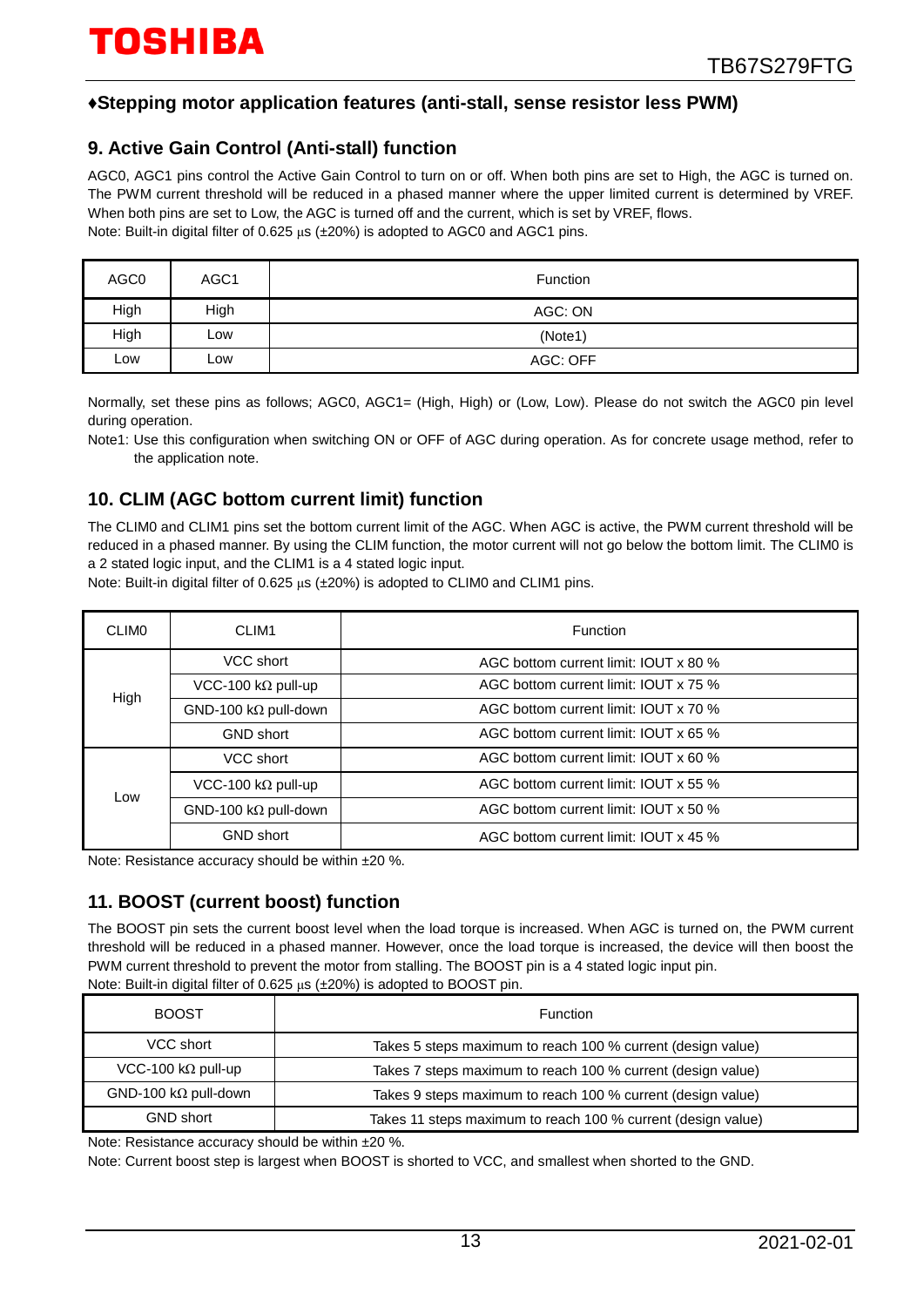## **12. FLIM (AGC Frequency limit) function**

The FLIM pin sets the bottom frequency limit for the AGC to be active. It can reduce the resonance frequency of the motor start in using AGC. The FLIM pin is a 4 stated logic input.

Note: Built-in digital filter of 0.625 μs (±20%) is adopted to FLIM pin.

| <b>FLIM</b>                  | Function                                                      |
|------------------------------|---------------------------------------------------------------|
| VCC short                    | Frequency limit: ON, AGC is invalid when fCLK is below 675 Hz |
| VCC-100 k $\Omega$ pull-up   | Frequency limit: ON, AGC is invalid when fCLK is below 450 Hz |
| GND-100 k $\Omega$ pull-down | Frequency limit: ON, AGC is invalid when fCLK is below 225 Hz |
| <b>GND short</b>             | FLIM: OFF                                                     |

Note: Resistance accuracy should be within ±20%.

The frequency in the table above is in the case of full step resolution. Frequency limit threshold depends on the step resolution setting.

| <b>FLIM</b>                  | 1/1    | $1/2$ (a) | $1/2$ (b) | 1/4              | 1/8       | 1/16      | 1/32      |
|------------------------------|--------|-----------|-----------|------------------|-----------|-----------|-----------|
| VCC short                    | 675 Hz | 1.35 kHz  | 1.35 kHz  | $2.7$ kHz        | 5.4 kHz   | 10.8 kHz  | 21.6 kHz  |
| VCC-100 k $\Omega$ pull-up   | 450 Hz | 900 Hz    | 900 Hz    | $1.8$ kHz        | $3.6$ kHz | $7.2$ kHz | 14.4 kHz  |
| GND-100 k $\Omega$ pull-down | 225 Hz | 450 Hz    | 450 Hz    | 900 Hz           | $1.8$ kHz | 3.6 kHz   | $7.2$ kHz |
| <b>GND short</b>             |        |           |           | <b>FLIM: OFF</b> |           |           |           |

Note: Resistance accuracy should be within ±20%.

## **13. LTH (AGC detection threshold) function**

The LTH pin sets the AGC detection threshold. Connect a 100 kΩ pull-down resistor to GND.

| _TH                         | Function                                           |
|-----------------------------|----------------------------------------------------|
| $GND-100 k\Omega$ pull-down | Standard configuration for AGC detection threshold |
|                             |                                                    |

Note: Resistance accuracy should be within ±20%.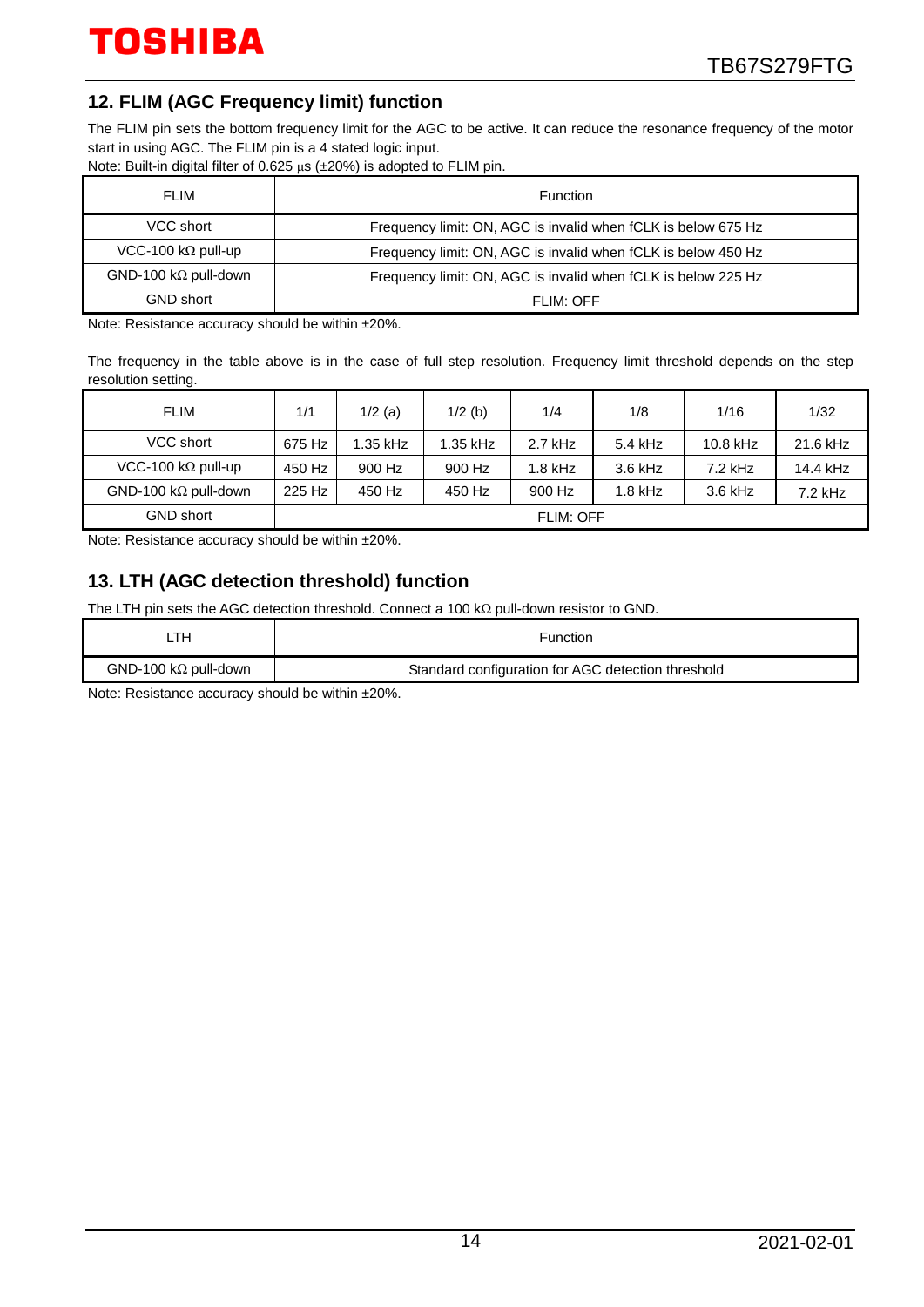## **14. ADMD + ACDS (sense-resistor less PWM) control**

## **ADMD (Advanced Dynamic Mixed Decay)**

The TB67S279FTG applied the ADMD architecture which monitors both charge and recirculating current during constant current PWM. The basic sequence of the ADMD is as shown below.



Timing charts may be simplified for explanatory purpose.

The basic constant current PWM sequence is a loop of Charge→Fast Decay→Slow Decay→Charge→・・・ to keep the peak current below the threshold. The chopping frequency (fchop) is a period of 16 counts per cycle of OSCM oscillator frequency (fOSCM). The sequence of Charge, Fast Decay, and Slow Decay is switched within this fchop cycle.

First, the motor current is charged (Charge sequence) until it reaches the constant current threshold (NFth), which is set by the VREF reference voltage. Once the motor current reaches the constant current threshold (NFth), a partial motor current recirculates back to the power supply (Fast Decay sequence). When the motor current reaches the fixed value (ADMDth) during recirculation; for the rest of the fchop cycle, the motor is controlled to naturally discharge and hold the motor current as much as possible (Slow Decay sequence).

## **Motor output MOSFET operation mode (Advanced Dynamic Mixed Decay)**



Note: Fixed value of 400 ns (design value) is prepared at the switching timing of MOSFET output to avoid any flow-through current. The equivalent circuit diagrams may be simplified or omitted for explanatory purposes.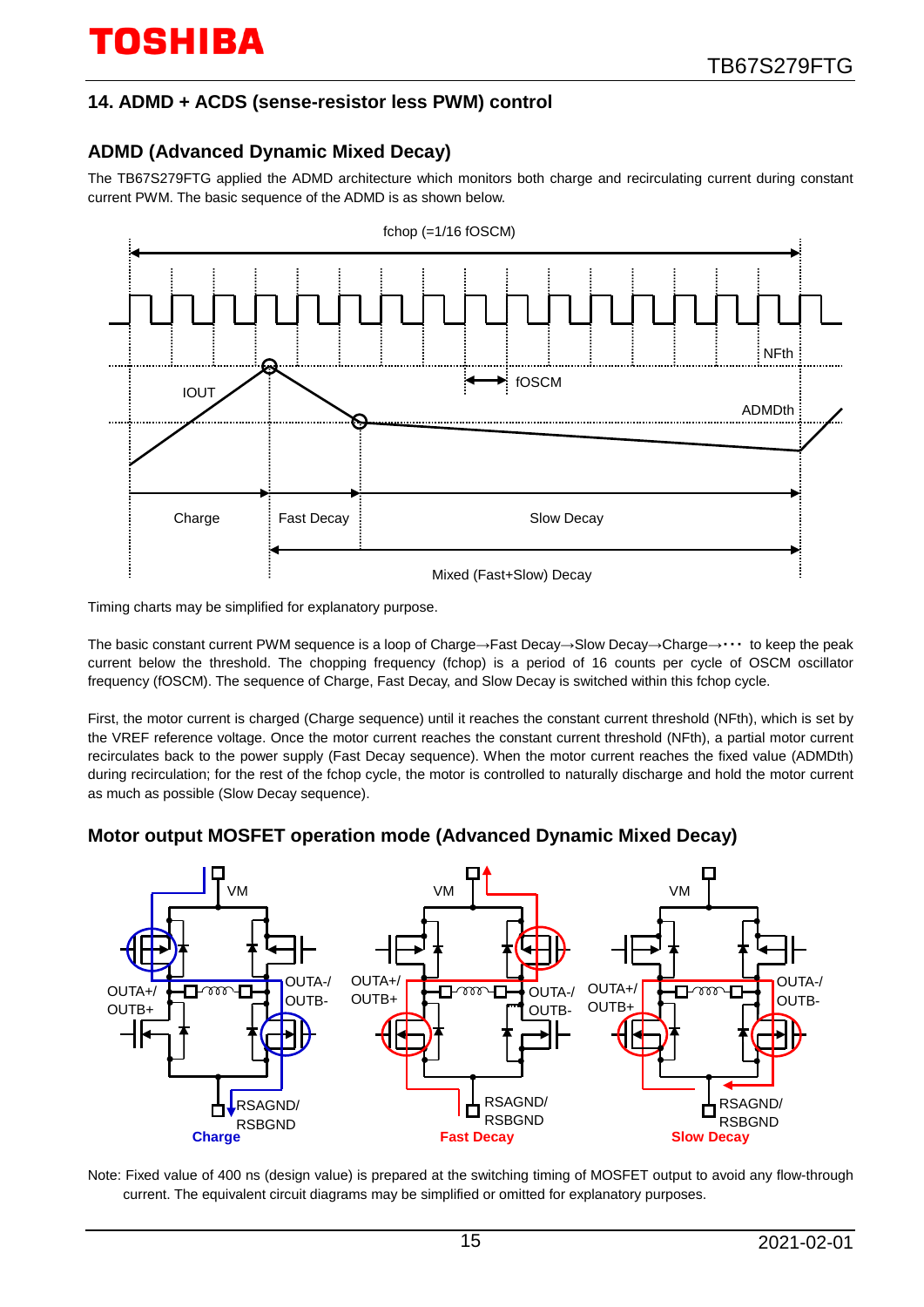## **Constant current threshold calculation**

The constant current PWM threshold can be set by applying voltage to the VREF pin.

#### IOUT=VREF × 0.556

Example: When Current Ratio is 100 % and VREF voltage is 2.0 V, the constant current PWM threshold is calculated from following formula.

 $IOUT = 2.0 \times 0.556 = 1.11 A$ 

#### **ADMD current waveform**

• **When the next current step/ratio is higher than the previous step**



• **When the Charge period continues beyond 1 fchop cycle**



Timing charts may be simplified for explanatory purpose.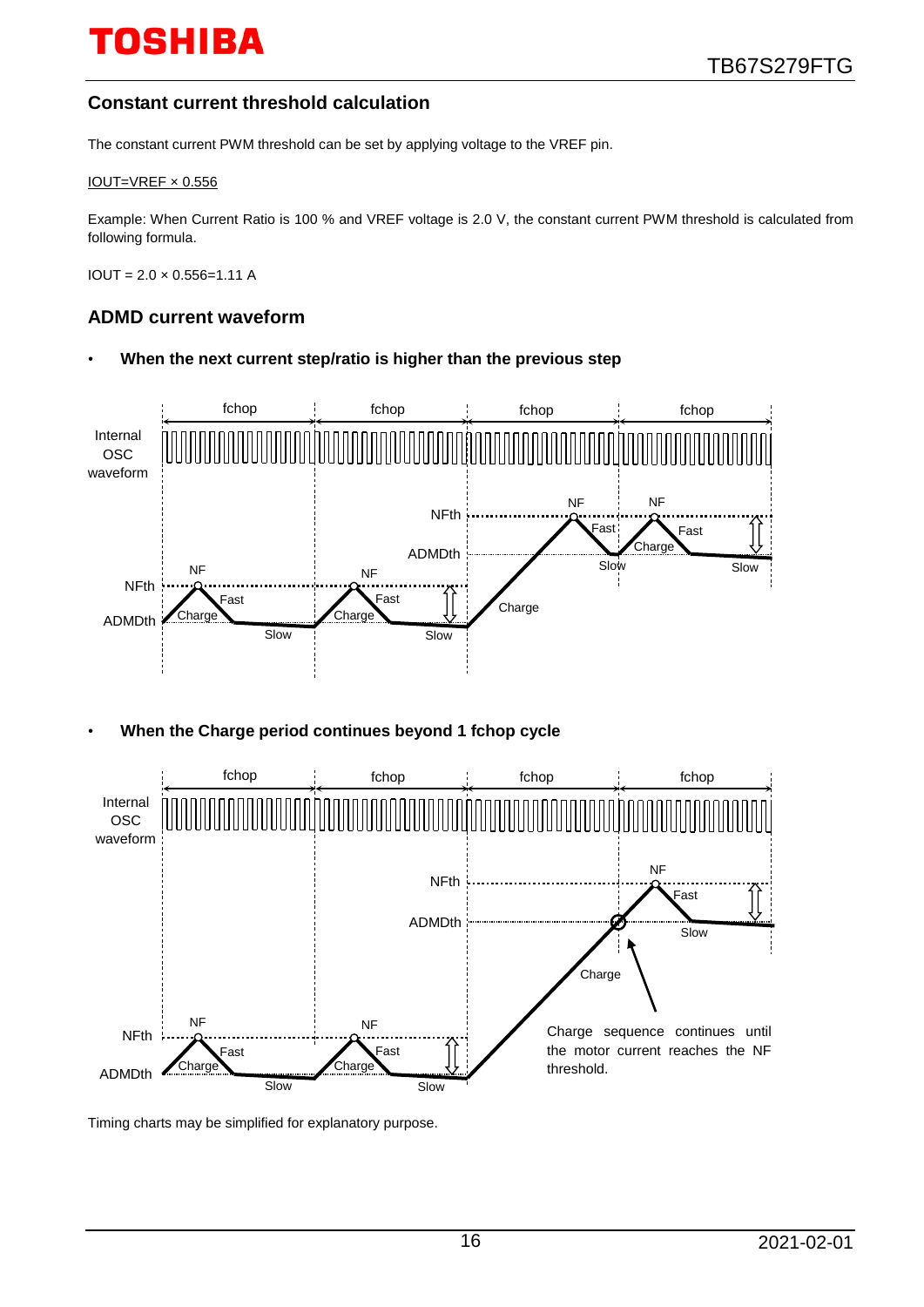• **When the next current step/ratio is lower than the previous step**



• **When the Fast period continues beyond 1 fchop cycle (Current does not reach ADMDth within 1 fchop cycle.)**



Timing charts may be simplified for explanatory purpose.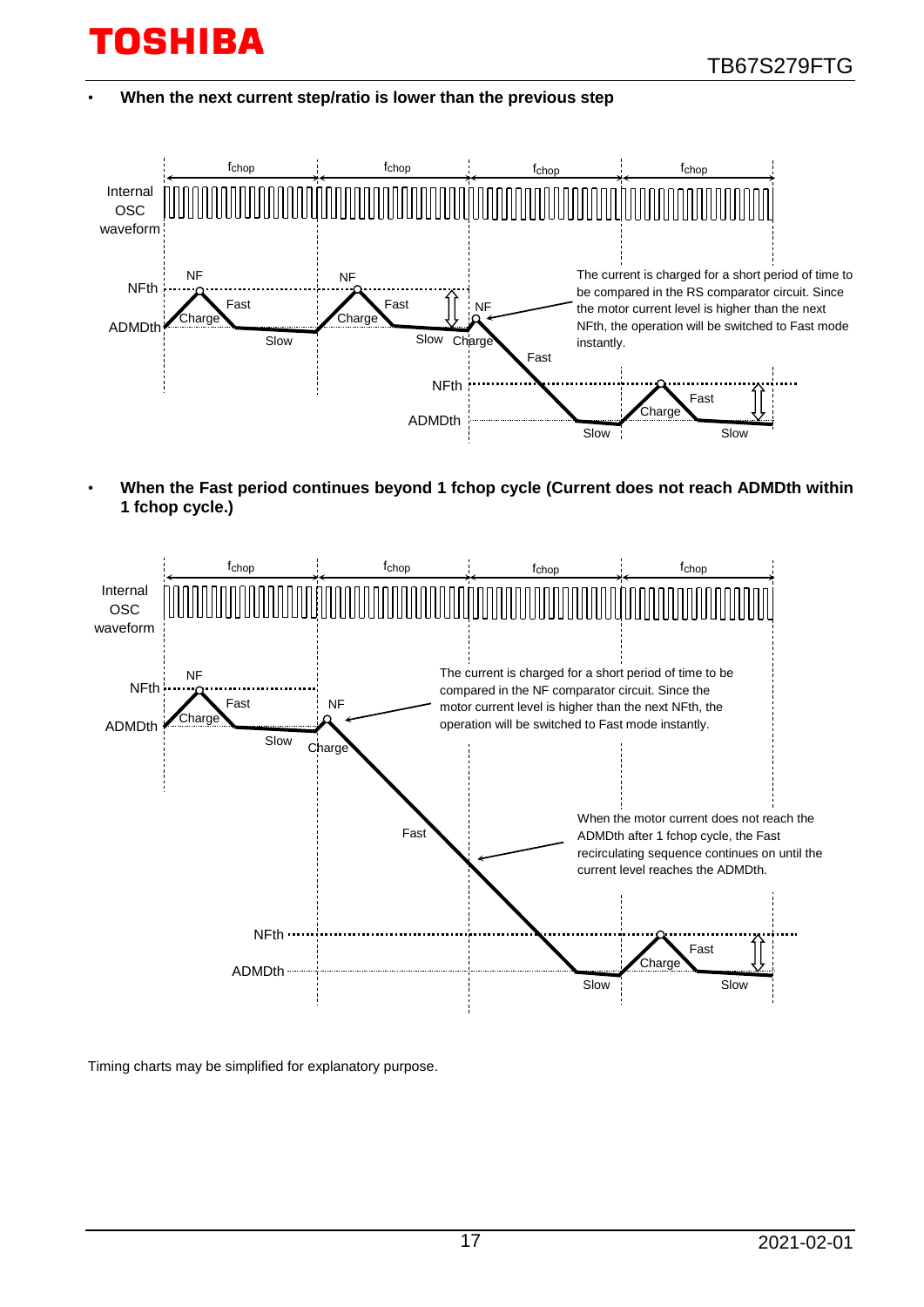#### **Constant current PWM blank/mask time**

The TB67S279FTG has multi filter time to reject incoming noise or spike (inrush) current, which is generated during motor operation, to avoid miss detection.



Timing charts may be simplified for explanatory purpose.

- (1) Digital NFblank (Filtering time to avoid spike current, which is generated before Charge): 1.25 μs (typ.)
- (2) Analog NFblank (Filtering time to avoid pulse noise for NFth): 0.35 μs (typ.)
- (3) Digital ADMDblank (Filtering time to avoid spike current, which is generated between Charge and Decay for ADMDth: 2.2 μs (typ.)
- (4) Analog ADMDblank (Filtering time to avoid pule noise for ADMDth): 0.35 μs (typ.)

Note: Above periods are design values. They are not guaranteed.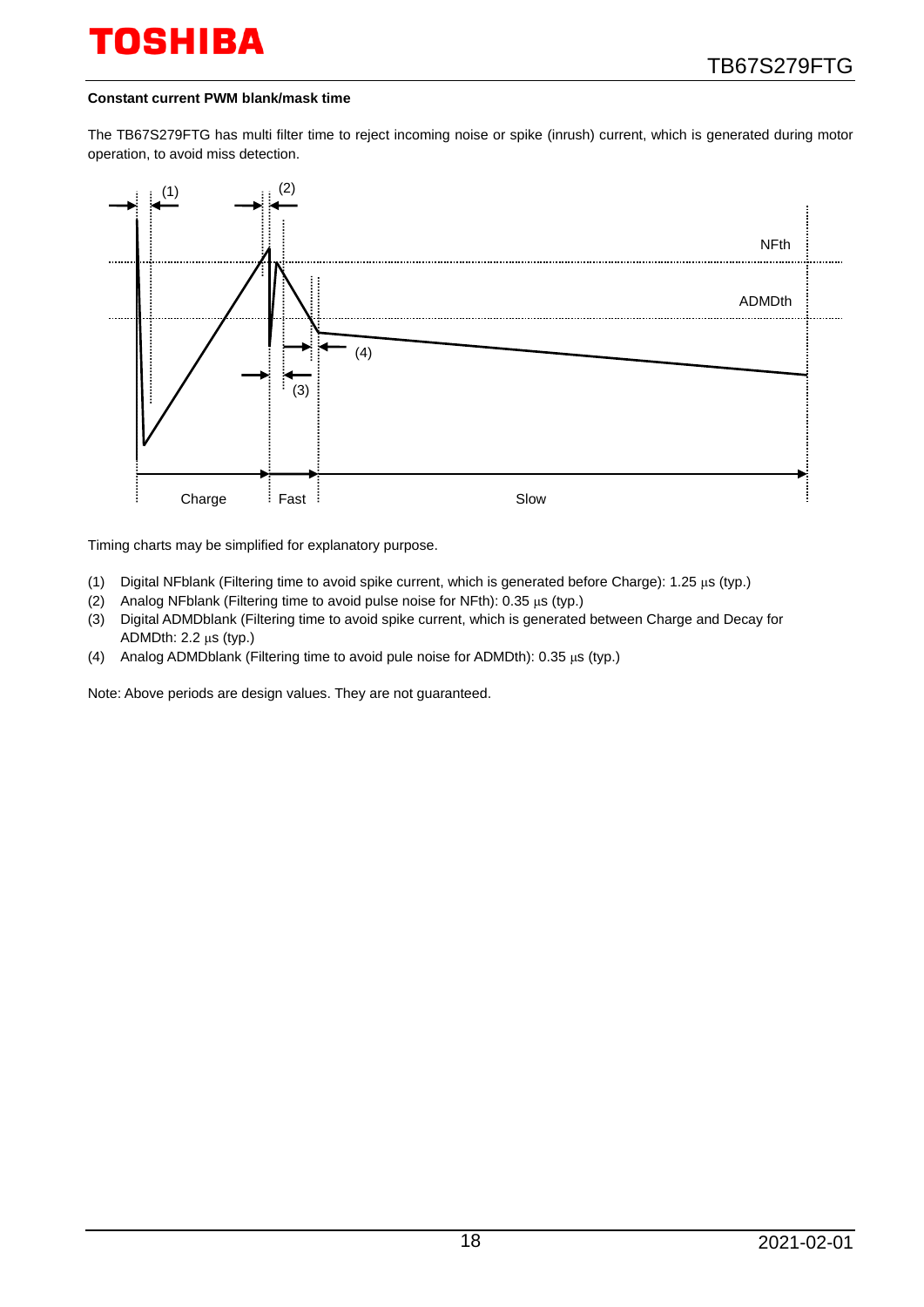

## **Absolute maximum ratings (Ta = 25°C)**

| Characteristics             | Symbol      | Rating       | Unit        | Remarks |
|-----------------------------|-------------|--------------|-------------|---------|
| Motor power supply          | VM.         | 50           | V           |         |
| Motor output voltage        | <b>VOUT</b> | 50           | V           |         |
| Motor output current        | <b>IOUT</b> | 2.0          | A           | (Note1) |
| Internal Logic power supply | <b>VCC</b>  | 6.0          | V           |         |
|                             | VIN(H)      | 6.0          | V           |         |
| Logic input voltage         | VIN(L)      | $-0.4$       | V           |         |
| MO output voltage           | <b>VMO</b>  | 6.0          | V           |         |
| LO output voltage           | <b>VLO</b>  | 6.0          | $\vee$      |         |
| <b>MO Inflow current</b>    | <b>IMO</b>  | 6.0          | mA          |         |
| LO Inflow current           | ILO.        | 6.0          | mA          |         |
| Power dissipation           | <b>PD</b>   | 1.3          | W           | (Note2) |
| Operating temperature       | Topr        | $-20$ to 85  | °C          |         |
| Storage temperature         | Tstg        | $-55$ to 150 | °C          |         |
| Junction temperature        | Tj (max)    | 150          | $^{\circ}C$ |         |

Note1: For normal usage, the maximum current value should be determined by heat calculation.

The maximum output current may be further limited depending on ambient temperature and board conditions (heat conditions).

Note2: Device alone (Ta =25°C)

Ta: Ambient temperature

Topr: Ambient temperature while the IC is active

- Tj: Junction temperature while the IC is active. Tj (max) is limited by the thermal shutdown (TSD) threshold.
	- Please set the usage conditions so that the peak Tj is kept under 120°C for indication.

#### **Caution) Absolute maximum ratings**

The absolute maximum ratings of a semiconductor device are a set of ratings that must not be exceeded, even for a moment. Do not exceed any of these ratings. Exceeding the rating (s) may cause device breakdown, damage or deterioration, and may result in injury by explosion or combustion. The value of even one parameter of the absolute maximum ratings should not be exceeded under any circumstances. All voltage ratings, including supply voltages, must always be followed. Other notes and considerations described in the datasheet should also be referred to.

## **Operation ranges (Ta=-20 to 85°C)**

| Characteristics       | Symbol        | Min        | Typ. | Max        | Unit | Remarks         |
|-----------------------|---------------|------------|------|------------|------|-----------------|
| Motor power supply    | VM            | 10         | 24   | 47         | V    |                 |
| Motor output current  | <b>IOUT</b>   |            | 1.0  | 2.0        | A    | (Note1)         |
| MO output pin voltage | <b>VMO</b>    |            | 3.3  | <b>VCC</b> | V    | Pull-up voltage |
| LO output pin voltage | <b>VLO</b>    |            | 3.3  | <b>VCC</b> | V    | Pull-up voltage |
| Clock input frequency | <b>fCLK</b>   |            |      | 1000       | kHz  | (Note2)         |
| Chopping frequency    | Fchop (range) | 40         | 70   | 150        | kHz  |                 |
| VREF input voltage    | VREF          | <b>GND</b> | 2.0  | 3.6        | V    |                 |

Note1: The actual maximum current may be limited due to operating circumstances (operating conditions of step resolution, continuous operation time, etc. and thermal conditions of ambient temperature, PCB layout, etc.)

Note2: The actual maximum frequency may be limited due to operating circumstances (operating conditions of step resolution, continuous operation time, etc. and thermal conditions of ambient temperature, PCB layout, etc.)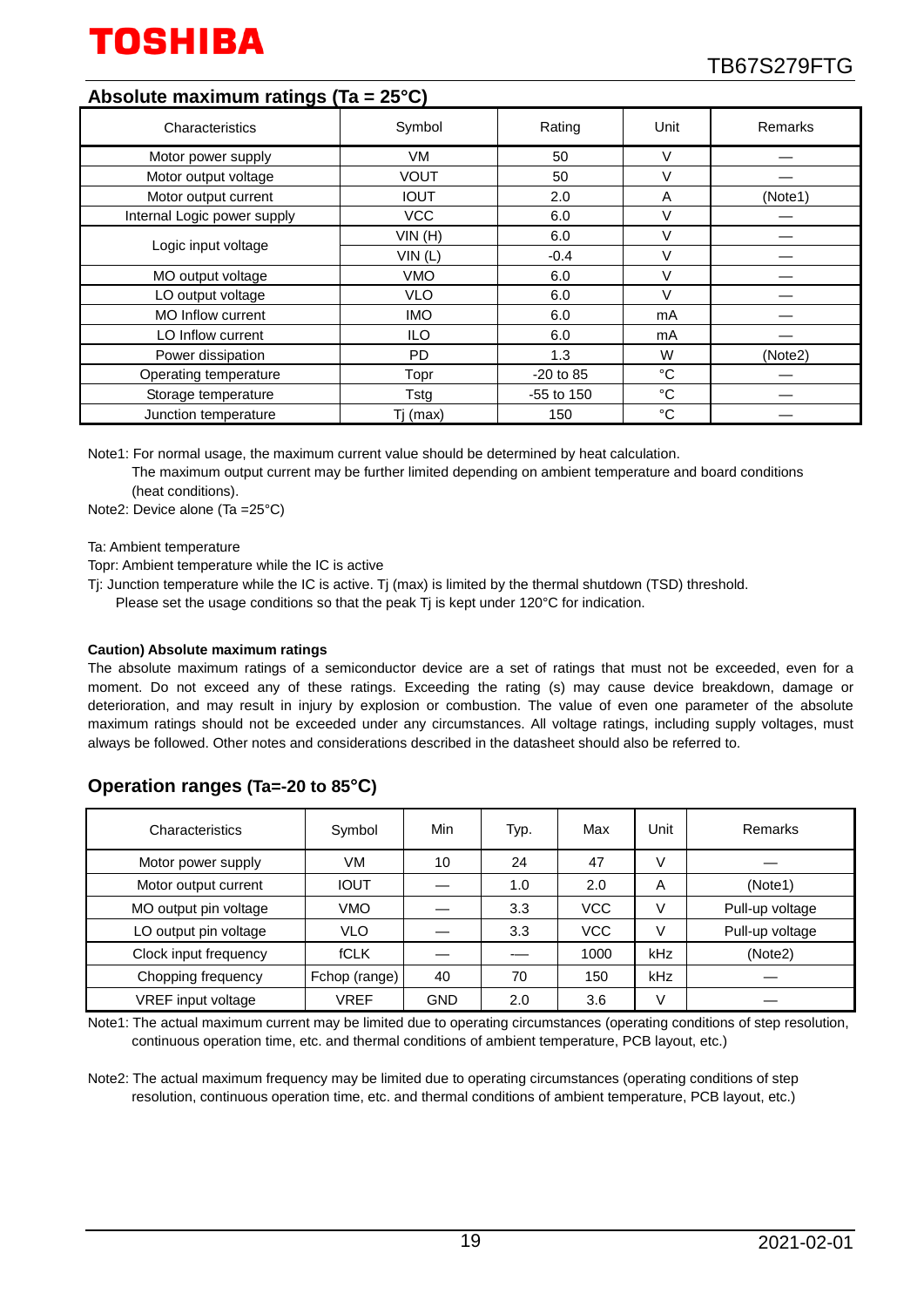

|                                                     |                                           |                 |                                                        |          | Electrical characteristics 1 (Ta = $25^{\circ}$ C and VM = 24 V, unless otherwise specified) |                          |        |  |  |  |  |  |  |  |  |  |
|-----------------------------------------------------|-------------------------------------------|-----------------|--------------------------------------------------------|----------|----------------------------------------------------------------------------------------------|--------------------------|--------|--|--|--|--|--|--|--|--|--|
| Characteristics                                     |                                           | Symbol          | <b>Test condition</b>                                  | Min      | Typ.                                                                                         | Max                      | Unit   |  |  |  |  |  |  |  |  |  |
| Logic input voltage 1                               |                                           | $VIN1$ (H)      | High level                                             | 2.0      |                                                                                              | 5.5                      | $\vee$ |  |  |  |  |  |  |  |  |  |
| (Except BOOST, CLIM1, and FLIM)                     |                                           | $VIN1$ (L)      | Low level                                              | $\Omega$ | $\overline{\phantom{0}}$                                                                     | 0.8                      | $\vee$ |  |  |  |  |  |  |  |  |  |
| Logic input hysteresis voltage                      |                                           | VIN (HYS)       | Hysteresis voltage                                     | 0.1      | $\overline{\phantom{0}}$                                                                     | 0.3                      | V      |  |  |  |  |  |  |  |  |  |
|                                                     |                                           | VIN2(H)         | VCC short                                              | 4.2      | $\overline{\phantom{0}}$                                                                     | <b>VCC</b>               | V      |  |  |  |  |  |  |  |  |  |
| Logic input voltage 2                               |                                           | VIN2 (PU)       | VCC-100 k $\Omega$ pull-up                             | 2.8      | $\overline{\phantom{0}}$                                                                     | 3.55                     | V      |  |  |  |  |  |  |  |  |  |
| (BOOST, CLIM1, and FLIM)                            |                                           | VIN2 (PD)       | GND-100 kΩ pull-down                                   | 1.45     | $\overline{\phantom{0}}$                                                                     | 2.2                      | $\vee$ |  |  |  |  |  |  |  |  |  |
|                                                     |                                           | VIN2(L)         | <b>GND short</b>                                       | $\Omega$ | $\overline{\phantom{0}}$                                                                     | 0.8                      | $\vee$ |  |  |  |  |  |  |  |  |  |
| Logic input current 1                               |                                           | IIN1(H)         | Input voltage=3.3 V                                    |          | 33                                                                                           |                          | μA     |  |  |  |  |  |  |  |  |  |
| (Except BOOST, CLIM1, and FLIM)                     |                                           | $IIN1$ (L)      | Input voltage=0 V                                      |          |                                                                                              | 1                        | μA     |  |  |  |  |  |  |  |  |  |
| MO output pin voltage                               | IOL=5 mA LO=Low<br>0.5<br>VOL (MO)<br>0.2 |                 |                                                        |          | $\vee$                                                                                       |                          |        |  |  |  |  |  |  |  |  |  |
| LO output pin voltage                               |                                           | VOL (LO)        | IOL=5 mA LO=Low                                        |          | 0.2                                                                                          | 0.5                      | $\vee$ |  |  |  |  |  |  |  |  |  |
|                                                     |                                           | IM <sub>1</sub> | Standby mode                                           |          | $\overline{2}$                                                                               | $\overline{\phantom{0}}$ | mA     |  |  |  |  |  |  |  |  |  |
| Current consumption                                 |                                           | IM <sub>2</sub> | OUT: OPEN, ENABLE: Low,<br>Standby mode: Release       |          | 5                                                                                            | 7                        | mA     |  |  |  |  |  |  |  |  |  |
|                                                     |                                           | IM <sub>3</sub> | OUT: OPEN, ENABLE: High,<br>4<br>Standby mode: Release |          | 6                                                                                            | 8                        | mA     |  |  |  |  |  |  |  |  |  |
| Output leakage current                              | High-side                                 | <b>IOH</b>      | VM=50 V, VOUT=0 V                                      |          |                                                                                              | $\mathbf{1}$             | μA     |  |  |  |  |  |  |  |  |  |
|                                                     | Low-side                                  | <b>IOL</b>      | VM=VOUT=50 V                                           | 1        |                                                                                              |                          | μA     |  |  |  |  |  |  |  |  |  |
| Motor current channel differential                  |                                           | <b>AIOUT1</b>   | Current differential between<br>channels               | $-5$     | 0                                                                                            | 5                        | %      |  |  |  |  |  |  |  |  |  |
| Motor current setting differential                  |                                           | ΔIOUT2          | <b>IOUT=1.0 A</b>                                      | $-5$     | $\Omega$                                                                                     | 5                        | $\%$   |  |  |  |  |  |  |  |  |  |
| Motor output ON-resistance<br>High-side + Low-side) |                                           | Ron (H+L)       | Ti=25°C, Forward direction<br>(High + Low side)        |          | 0.6                                                                                          | 0.75                     | Ω      |  |  |  |  |  |  |  |  |  |

Note: VIN (H) is defined as the VIN voltage that causes the outputs (OUTA+, OUTA-, OUTB+ and OUTB-) to change when a pin under test is gradually raised from 0 V. VIN (L) is defined as the VIN voltage that causes the outputs (OUTA+, OUTA-, OUTB+ and OUTB-) to change when the pin is then gradually lowered. The difference between VIN (H) and VIN (L) is defined as the VIN (HYS).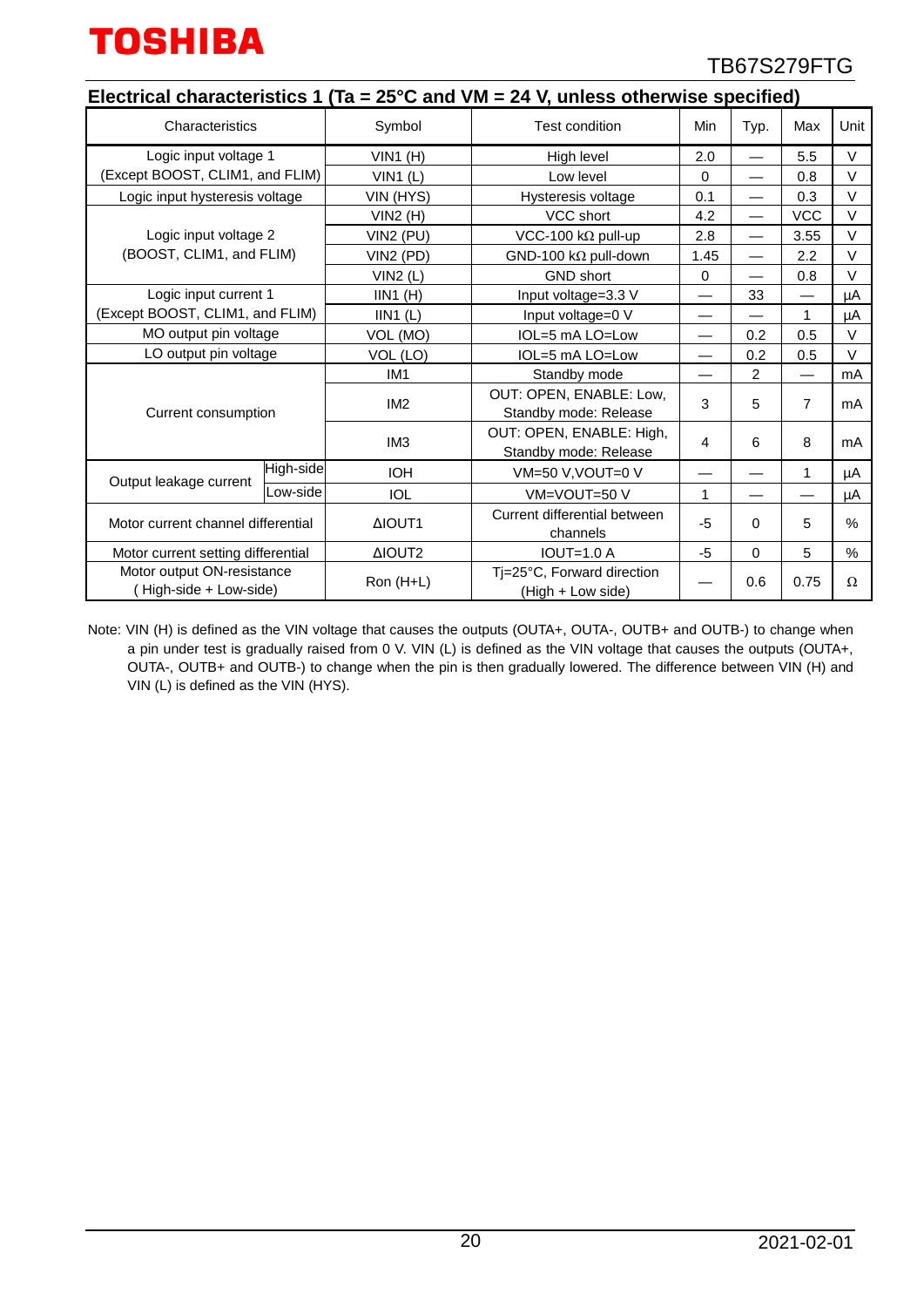| Characteristics                                  | Symbol                  | Test condition | Min  | Typ.  | Max  | Unit              |
|--------------------------------------------------|-------------------------|----------------|------|-------|------|-------------------|
| VREF input current                               | <b>IREF</b>             | $VREF=2.0 V$   |      | 0     |      | μA                |
| VCC voltage                                      | <b>VCC</b>              | $ICC = 5.0$ mA | 4.75 | 5.0   | 5.25 | V                 |
| VCC current                                      | <b>ICC</b>              | $VCC=5.0 V$    |      | 2.5   | 5.0  | mA                |
| VREF gain                                        | VREF (gain)             | $VREF=2.0 V$   |      | 0.556 |      | AVV               |
| Thermal shutdown (TSD) threshold (Note1)         | <b>T<sub>i</sub>TSD</b> |                | 145  | 160   | 175  | $^{\circ}{\rm C}$ |
|                                                  | VMPOR (H)               | POR release    | 6.5  | 7.5   | 8.5  | V                 |
| VM power-on-reset threshold                      | VMPOR (L)               | POR detect     | 6.0  | 7.0   | 8.0  | V                 |
| Over current detection (ISD) threshold<br>(Not2) | <b>ISD</b>              |                | 2.2  | 3.3   | 4.5  | A                 |

#### **Electrical characteristics 2 (Ta = 25°C and VM = 24 V, unless otherwise specified)**

#### **Note 1: Thermal shutdown (TSD)**

When the IC detects an over temperature, the internal circuit turns off the output MOSFETs. It has a dead band time to avoid TSD misdetection, which may be triggered by external noise. Reassert the VM power supply or use the standby mode by DMODE pin to release this function. The TSD is triggered when the device is over heated irregularly. Make sure not to use the TSD function aggressively.

#### **Note 2: Over current detection (ISD)**

When the IC detects an over current, the internal circuits turns off the output MOSFETs. It has a dead band time to avoid ISD misdetection, which may be triggered by external noise. Reassert the VM power supply or use the standby mode by DMODE pin to release this function. The ISD is triggered when the motor current is over rated irregularly. Make sure not to use the ISD function aggressively.

#### **Back-EMF**

While a motor is rotating, there is a timing at which power is fed back to the power supply. At that timing, the motor current recirculates back to the power supply due to the effect of the motor back-EMF.

If the power supply does not have enough sink capability, the power supply and output pins of the device might rise above the rated voltages. The magnitude of the motor back-EMF varies with usage conditions and motor characteristics. It must be fully verified that there is no risk that the TB67S279FTG or other components will be damaged or fail due to the motor back-EMF.

#### **Cautions on Overcurrent Shutdown (ISD) and Thermal Shutdown (TSD)**

The ISD and TSD circuits are only intended to provide temporary protection against irregular conditions such as an output short-circuit; they do not necessarily guarantee the complete IC safety.

If the device is used beyond the specified operating ranges, these circuits may not operate properly: then the device may be damaged due to an output short-circuit.

The ISD circuit is only intended to provide a temporary protection against an output short-circuit. If such a condition persists for a long time, the device may be damaged due to overstress. Overcurrent conditions must be removed immediately by external hardware.

### **IC Mounting**

Do not insert devices incorrectly or in the wrong orientation. Otherwise, it may cause breakdown, damage and/or deterioration of the device.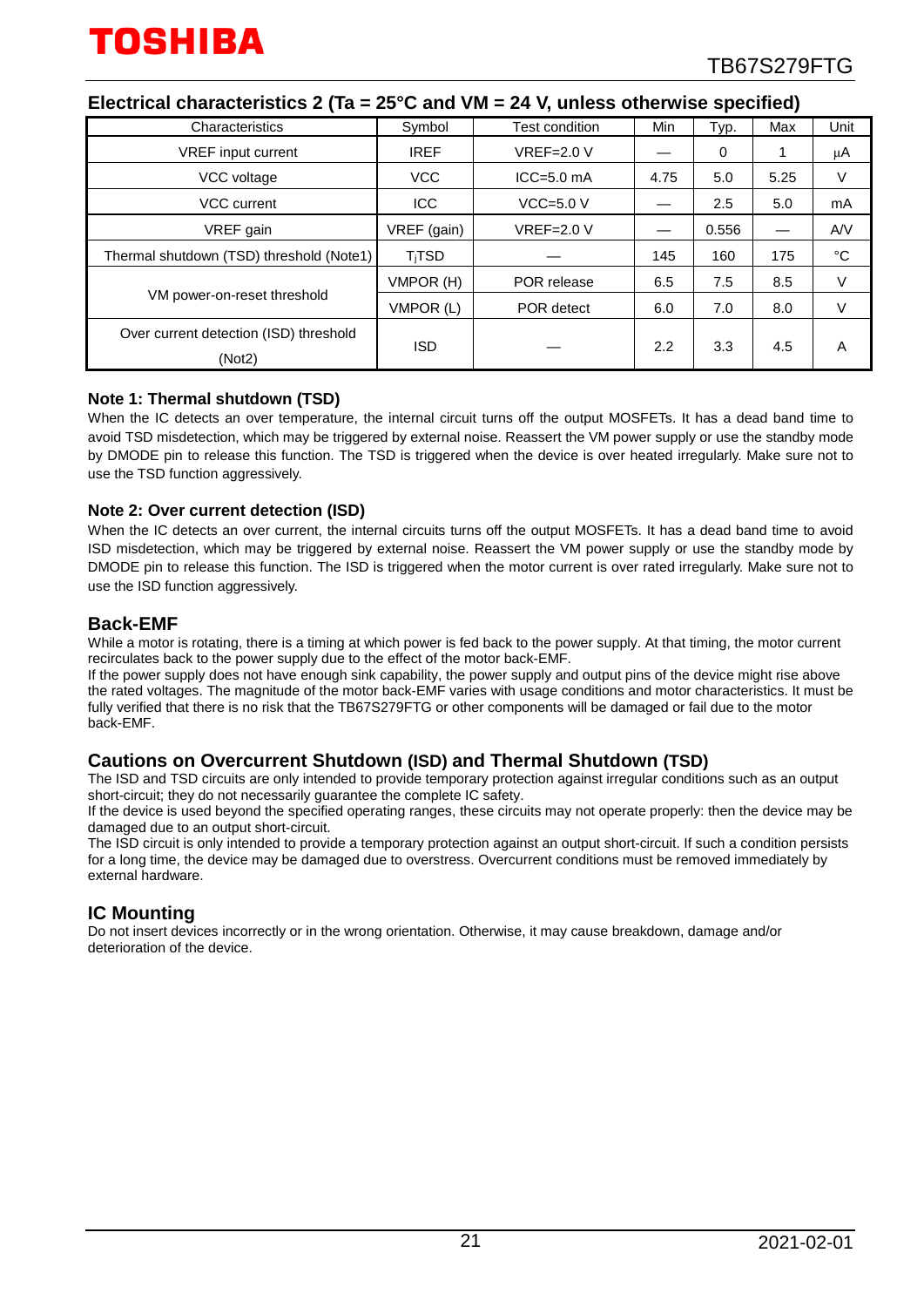# **AC electrical characteristics (Ta = 25°C and VM = 24 V, unless otherwise specified)**

| Characteristics                           | Symbol     | Test condition                   | Min   | Typ. | Max   | Unit       |
|-------------------------------------------|------------|----------------------------------|-------|------|-------|------------|
| Minimum CLK 'High' pulse width            | tCLK(H)    | CLK (H) minimum pulse width      | 500   |      |       | ns         |
| Minimum CLK 'Low' pulse width             | tCLK(L)    | CLK (L) minimum pulse width      | 500   |      |       | ns         |
| Output MOSFET switching<br>specifications | tr         |                                  | 30    | 80   | 130   | ns         |
|                                           | tf         |                                  | 40    | 90   | 140   | ns         |
|                                           | tpLH (CLK) | CLK to OUT                       |       | 1000 |       | ns         |
|                                           | tpHL (CLK) | CLK to OUT                       |       | 1500 |       | ns         |
| OSCM oscillator accuracy                  | ∆fOSCM1    | COSC=270 pF, ROSC=5.1 k $\Omega$ | $-15$ |      | $+15$ | $\%$       |
|                                           | ∆fOSCM2    | COSC: GND short,                 | $-20$ |      | $+20$ | $\%$       |
|                                           |            | ROSC: Open                       |       |      |       |            |
| PWM chopping frequency                    | fchop1     | COSC=270 pF, ROSC=5.1 k $\Omega$ |       | 67   |       | <b>kHz</b> |
|                                           | fchop2     | COSC: GND short,                 |       | 57   |       | <b>kHz</b> |
|                                           |            | ROSC: Open                       |       |      |       |            |

## **AC characteristics timing chart**



The timing chart may be simplified for explanatory purpose.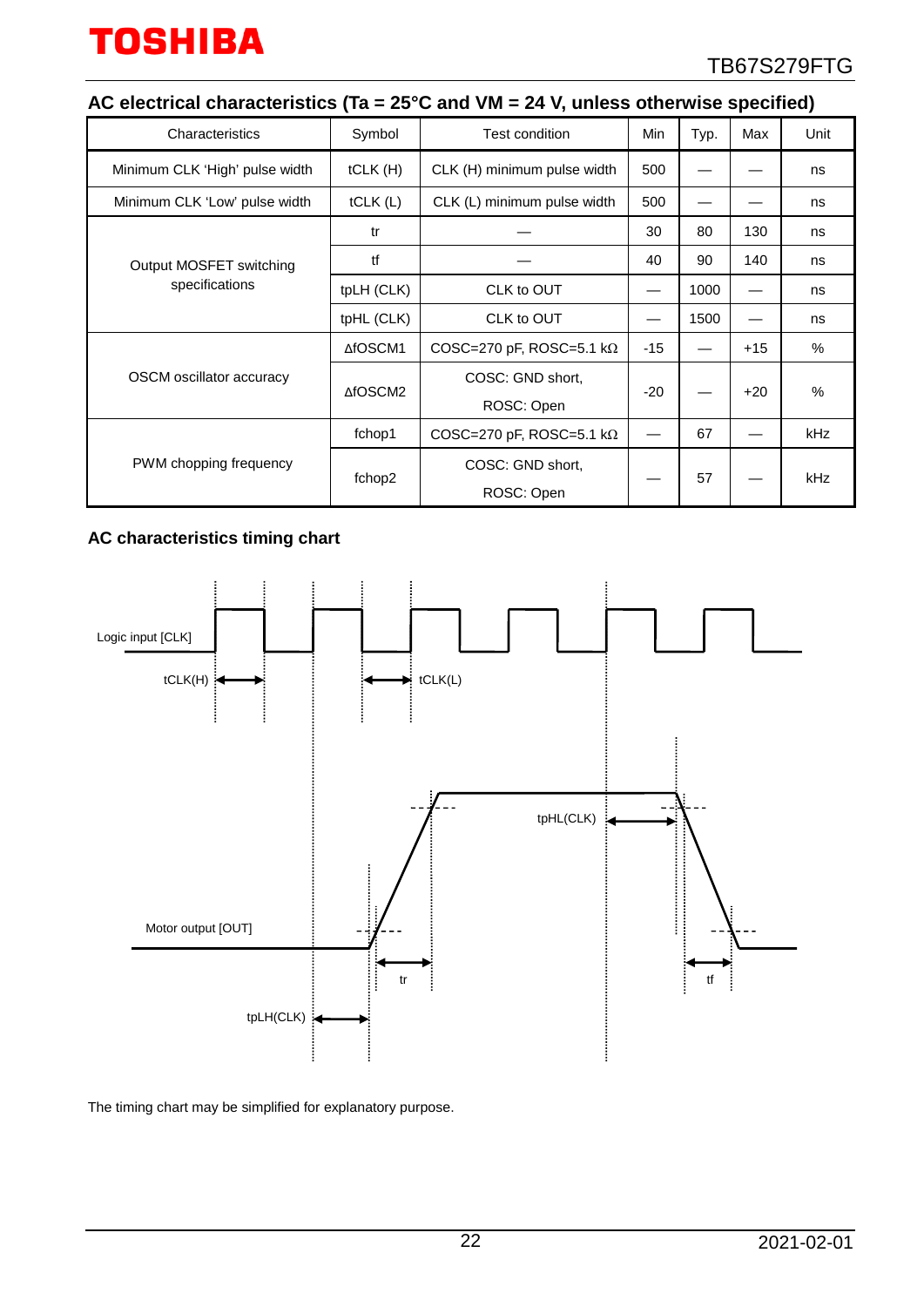# **Application circuit example**



The application circuit shown in this document is provided for reference purposes only. The data for mass production are not guaranteed.

| Constant numbers of components (for reference only) |  |
|-----------------------------------------------------|--|
|-----------------------------------------------------|--|

| Symbol           | <b>Component</b>       | Reference constant number                                      |
|------------------|------------------------|----------------------------------------------------------------|
| CVM <sub>1</sub> | Electrolytic capacitor | 100 µF (CVM1 $\geq$ 10 µF)                                     |
| CVM <sub>2</sub> | Ceramic capacitor      | $(0.1 \mu F)$                                                  |
| RVF1, RVF2       | Resistor               | Arbitrary (10 k $\Omega \leq RVF1 + RVF2 \leq 50$ k $\Omega$ ) |
| <b>CVCC</b>      | Ceramic capacitor      | $0.1 \mu F$                                                    |
| <b>ROSC</b>      | Resistor               | 5.1 k $\Omega$ (1.8 k $\Omega$ to 8.2 k $\Omega$ )             |
| COSC             | Ceramic capacitor      | 270 pF                                                         |
| <b>RMO</b>       | Resistor               | 10 k $\Omega$ (10 k $\Omega$ to 100 k $\Omega$ )               |
| RLO1, RLO2       | Resistor               | 10 k $\Omega$ (10 k $\Omega$ to 100 k $\Omega$ )               |

Constant numbers in above table are for reference only. Some components outside of the recommendation range can be adopted depending on the usage conditions.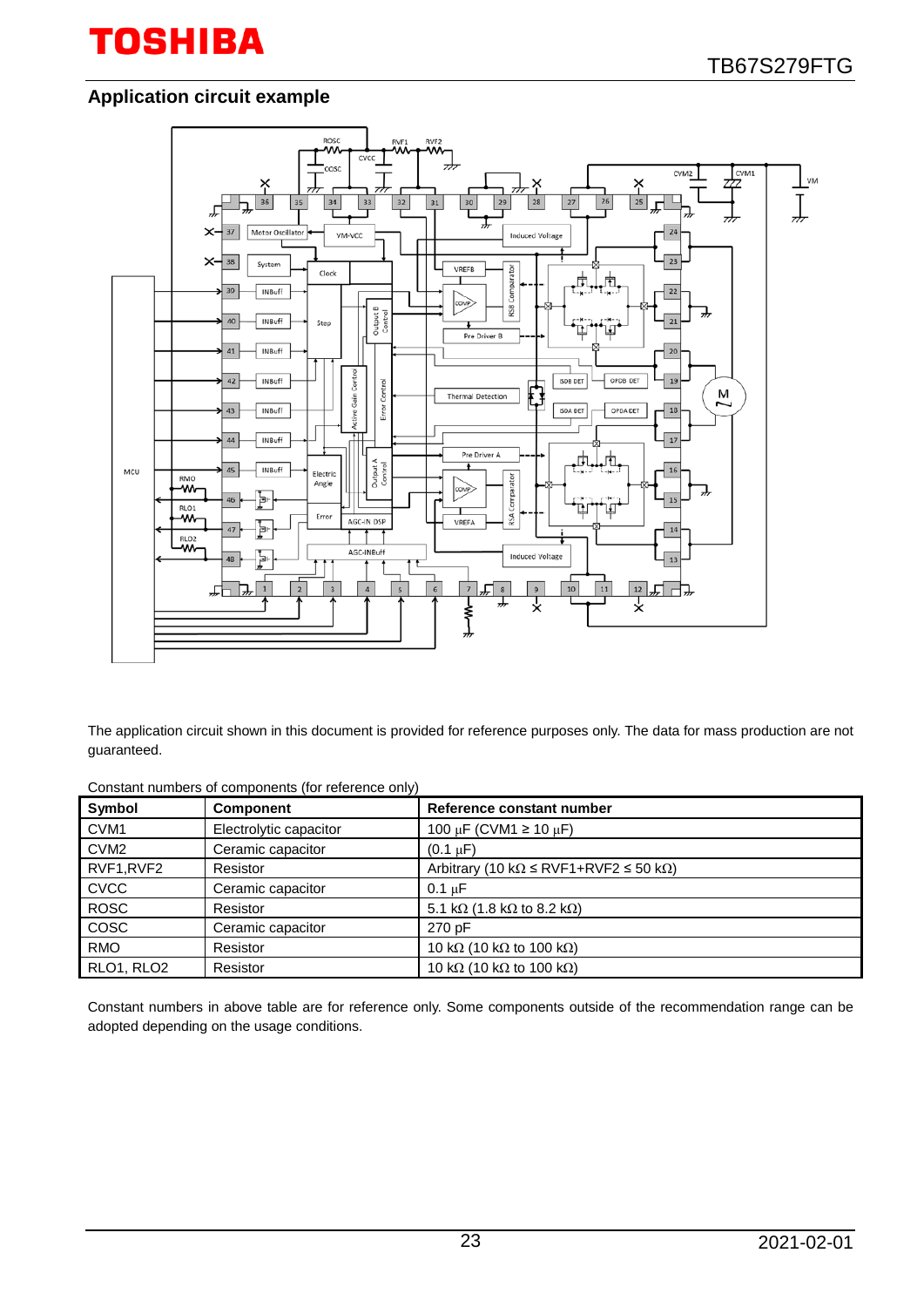

**Package dimensions (Unit: mm)**

## **P-VQFN48-0707-0.50-004**



Weight 0.14 g (typ.)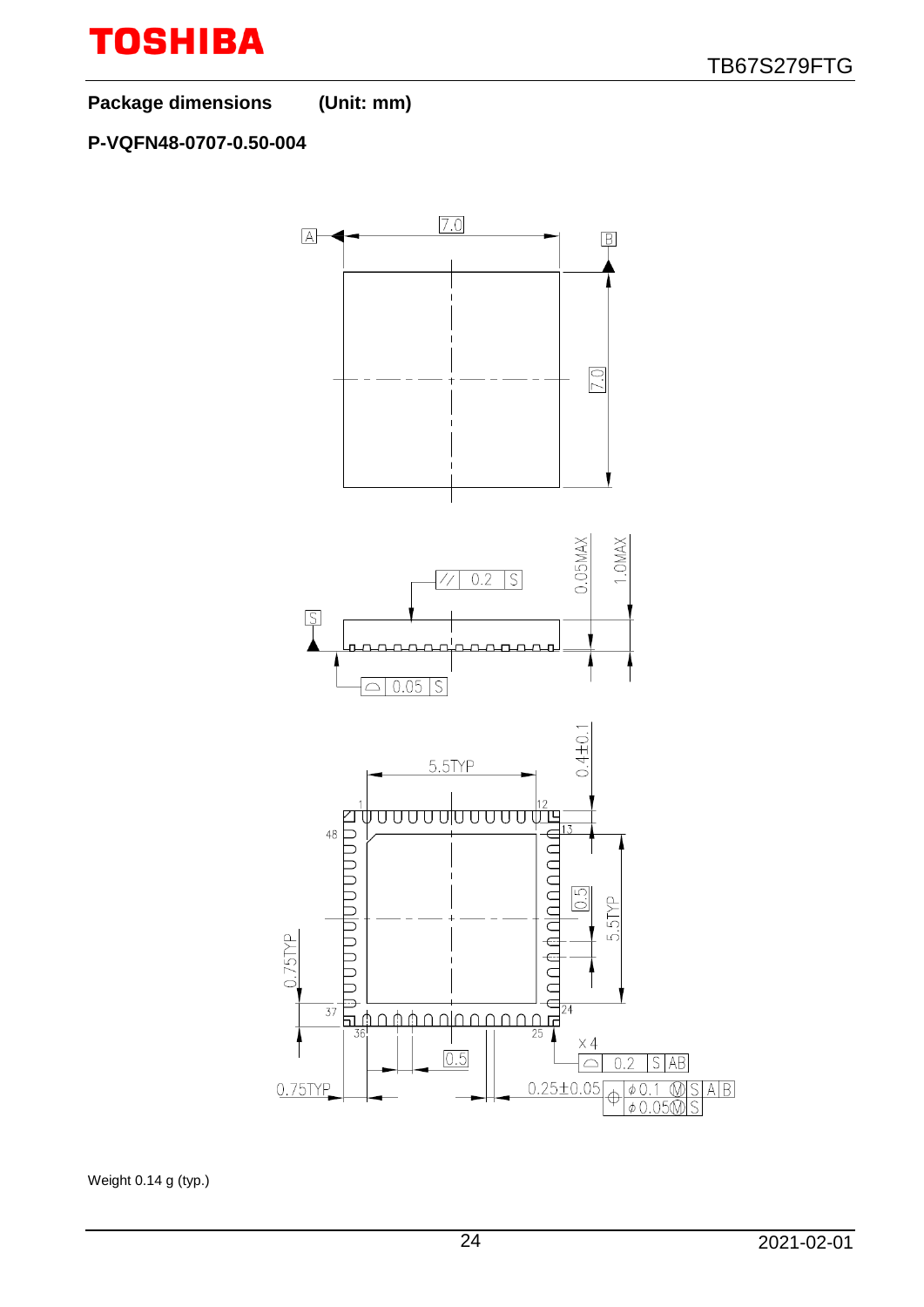## **Notes on Contents**

#### **1. Block Diagrams**

Some of the functional blocks, circuits, or constants in the block diagram may be omitted or simplified for explanatory purposes.

### **2. Equivalent Circuits**

The equivalent circuit diagrams may be simplified or some parts of them may be omitted for explanatory purposes.

#### **3. Timing Charts**

Timing charts may be simplified for explanatory purposes.

#### **4. Application Circuits**

The application circuits shown in this document are provided for reference purposes only. Thorough evaluation is required, especially at the mass production design stage.

Any license to any industrial property rights are not granted by providing these examples of application circuits.

#### **IC Usage Considerations Notes on handling of ICs**

- [1] The absolute maximum ratings of a semiconductor device are a set of ratings that must not be exceeded, even for a moment. Do not exceed any of these ratings. Exceeding the rating(s) may cause the device breakdown, damage or deterioration, and may result injury by explosion or combustion.
- [2] Use an appropriate power supply fuse to ensure that a large current does not continuously flow in case of over current and/or IC failure. The IC will fully break down when used under conditions that exceed its absolute maximum ratings, when the wiring is routed improperly or when an abnormal pulse noise occurs from the wiring or load, causing a large current to continuously flow and the breakdown can lead smoke or ignition. To minimize the effects of the flow of a large current in case of breakdown, appropriate settings, such as fuse capacity, fusing time and insertion circuit location, are required.
- [3] If your design includes an inductive load such as a motor coil, incorporate a protection circuit into the design to prevent device malfunction or breakdown caused by the current resulting from the inrush current at power ON or the negative current resulting from the back electromotive force at power OFF. IC breakdown may cause injury, smoke or ignition. Use a stable power supply with ICs with built-in protection functions. If the power supply is unstable, the protection function may not operate, causing IC breakdown. IC breakdown may cause injury, smoke or ignition.
- [4] Do not insert devices in the wrong orientation or incorrectly. Make sure that the positive and negative terminals of power supplies are connected properly. Otherwise, the current or power consumption may exceed the absolute maximum rating, and exceeding the rating(s) may cause the device breakdown, damage or deterioration, and may result injury by explosion or combustion. In addition, do not use any device that is applied the current with inserting in the wrong orientation or incorrectly even just one time.
- [5] Carefully select external components (such as inputs and negative feedback capacitors) and load components (such as speakers), for example, power amp and regulator. If there is a large amount of leakage current such as input or negative feedback condenser, the IC output DC voltage will increase. If this output voltage is connected to a speaker with low input withstand voltage, overcurrent or IC failure can cause smoke or ignition. (The over current can cause smoke or ignition from the IC itself.) In particular, please pay attention when using a Bridge Tied Load (BTL) connection type IC that inputs output DC voltage to a speaker directly.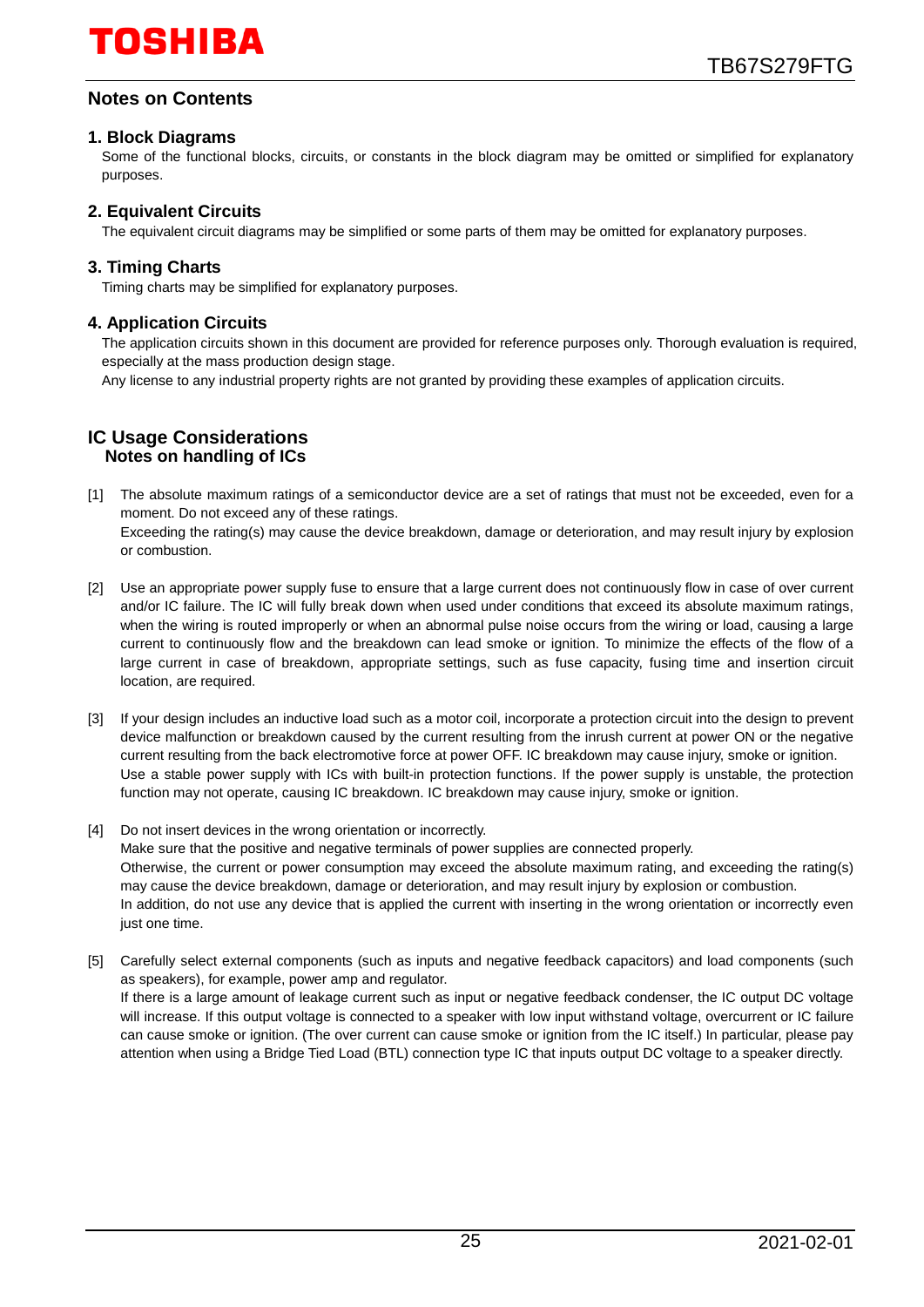### **Points to remember on handling of ICs**

#### (1) Over current Protection Circuit

Over current protection circuits (referred to as current limiter circuits) do not necessarily protect ICs under all circumstances. If the over current protection circuits operate against the over current, clear the over current status immediately.

Depending on the method of use and usage conditions, such as exceeding absolute maximum ratings can cause the over current protection circuit to not operate properly or IC breakdown before operation. In addition, depending on the method of use and usage conditions, if over current continues to flow for a long time after operation, the IC may generate heat resulting in breakdown.

(2) Thermal Shutdown Circuit

Thermal shutdown circuits do not necessarily protect ICs under all circumstances. If the thermal shutdown circuits operate against the over temperature, clear the heat generation status immediately.

Depending on the method of use and usage conditions, such as exceeding absolute maximum ratings can cause the thermal shutdown circuit to not operate properly or IC breakdown before operation.

#### (3) Heat Radiation Design

In using an IC with large current flow such as power amp, regulator or driver, please design the device so that heat is appropriately radiated, not to exceed the specified junction temperature (Ti) at any time and condition. These ICs generate heat even during normal use. An inadequate IC heat radiation design can lead to decrease in IC life, deterioration of IC characteristics or IC breakdown. In addition, please design the device taking into considerate the effect of IC heat radiation with peripheral components.

#### (4) Back-EMF

When a motor reverses the rotation direction, stops or slows down abruptly, a current flow back to the motor's power supply due to the effect of back-EMF. If the current sink capability of the power supply is small, the device's motor power supply and output pins might be exposed to conditions beyond absolute maximum ratings. To avoid this problem, take the effect of back-EMF into consideration in system design.